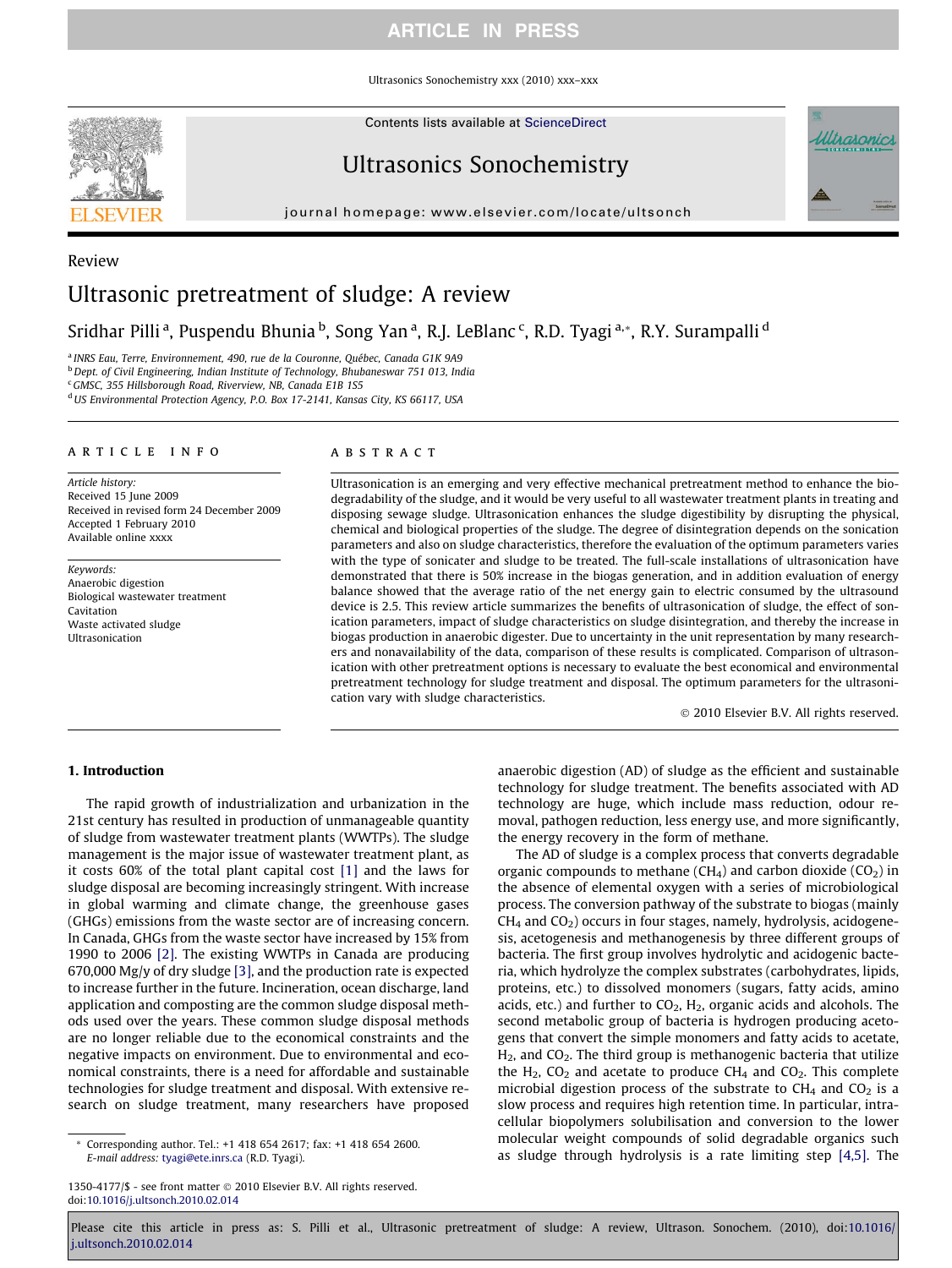2 S. Pilli et al. / Ultrasonics Sonochemistry xxx (2010) xxx–xxx



Fig. 1. Different stages of anaerobic digestion.

conventional anaerobic digestion process with four stages is presented in Fig. 1.

The lower microbial conversion rates during conventional AD process results in high hydraulic retention time in the digester and larger digester volume, which are the prime drawbacks of the conventional AD technology. The nonavailability of the readily biodegradable soluble and organic matters and lower digestion rate constant (i.e., first order digestion rate constant 0.15 day $^{\rm -1}$ for sludge) [\[6\]](#page-16-0) necessitates the pretreatment of sludge. Pretreatment of sludge is required to rupture the cell wall and to facilitate the release of intracellular matter into the aqueous phase to increase biodegradability and to enhance the anaerobic digestion with lower retention time and with higher biogas production [\[7–](#page-16-0) [9\]](#page-16-0). With the advancements in various sludge pretreatment techniques like thermal, chemical, mechanical, biological and physical and several combinations such as physicochemical, biological– physicochemical, mechanical–chemical and thermal–chemical, biodegradability of sludge can be enhanced by several orders; however, economical constraints of these technologies have limited their scale-up and lab-to-field implementation.

Extensive research has been carried throughout the world to establish the best economically feasible pretreatment technology to enhance the digestibility of sludge. The ultrasonication is an emerging and promising mechanical disruption technique for sludge disintegration due to several inherent merits like efficient sludge disintegration (>95%, [\[10\]](#page-16-0)), improvement in biodegradability [\[9\]](#page-16-0), improved biosolids quality [\[9\]](#page-16-0), increase in methane percentage in biogas [\[9,11\],](#page-16-0) no chemical addition [\[12\]](#page-16-0), less retention time [\[13\]](#page-16-0), sludge reduction [\[14\]](#page-16-0) and energy recovery (1 kW) of ultrasound energy generates 7 kW of electrical energy including losses [\[11\]](#page-16-0). The order of pretreatment efficiency for enhancement of methane generation is: ultrasonic lysis (20 W, 9 kHz, 30 min) > thermal pretreatment by autoclave (120 °C, 30 min) > thermal pretreatment with hot water (60  $\degree$ C, 30 min) > freezing ( $-10$  °C, 15 h) [\[15\]](#page-16-0). This paper presents an extensive review of the ultrasonic pretreatment of sludge to enhance the AD, and to compare the results of the full-scale and lab-scale implementation.

#### 2. Ultrasonication

In early days of sonar, the sound waves are used for anti-submarine warfare, results in the killing of fish by the sound waves, has given the birth of ultrasound method of destroying or inactivating biological cells. Hughes and Nyborg [\[16\]](#page-16-0) and Alliger [\[17\]](#page-16-0) have studied the mechanism of ultrasound interaction with microbial cells and observed that the brief exposure to ultrasound can cause thinning of cell wall attributed to releasing of the cytoplasm membrane from the cell wall. The ultrasound is cyclic sound pressure (compression and expansion) with a frequency greater than 20 kHz. The ultrasound range diagram with various applications at different frequency is shown in Fig. 2.

Depending on the frequency, it is divided into three regions: power ultrasound (20–100 kHz), high frequency ultrasound



Fig. 2. Diagram of ultrasound range.

(100 kHz–1 MHz), and diagnostic ultrasound (1–500 MHz). Ultrasound application in medicine started during the Second World War as ultrasound massage to substitute for hands of the masseur in patients who has suffered from fractures [\[18\].](#page-16-0) With advancements in technology and sophistication, ultrasound (>20 kHz) is used in several fields. Ultrasound ranging from 20 kHz to 100 kHz is used in chemically important systems in which chemical and physical changes are desired [\[19,20\].](#page-16-0) The ultrasound ranging from 1 MHz to 10 MHz is used in different fields, like animal navigation and communication, detection of cracks or flaws in solids and under water echo location, fetal scanning, detection of pelvic abnormalities, treating benign and malignant tumors, etc. [\[19,21,22\].](#page-16-0) Biological cell disruption for the recovery of intracellular materials is achieved by ultrasonication [\[22–24\]](#page-16-0), and further full-scale application for municipal sludge disintegration was evaluated by Hogan et al. [\[25\]](#page-16-0). The acoustic waves between 20 Hz and 20 kHz are the audible range, while hearing varies with the individual and the age. The acoustic waves less than 20 Hz down to 0.001 Hz is used in seismology [\[26\],](#page-16-0) medical application [\[27\]](#page-16-0) [ballistocardiography and seismocardiography to study the mechanics of the heart], and also in charting rock and petroleum formations below the earth [\[26\]](#page-16-0).

#### 2.1. Cavitation phenomena induced by ultrasound

The basic goal of ultrasound technique is to spiflicate bacterial cell walls and to facilitate intracellular matter available for subsequent degradation to  $CH_4$  and  $CO_2$  in AD. When the ultrasound wave propagates in sludge medium, it generates compressions and rarefactions, the compression cycles exert a positive pressure on the liquid by pushing the molecules together and the rarefaction cycle exerts a negative pressure by pulling the molecules from one another. Because of this excessively large negative pressure, microbubbles (cavitation bubbles) are formed in the rarefaction regions. These microbubbles grow in successive cycles and reaches to an unstable diameter that collapse violently producing shock waves (temperature of around 5000  $\degree$ C and pressure of 500 atmospheres at a lifetime of few microseconds) [\[14,28,29–34\].](#page-16-0) This process by which the bubbles form, grow and undergo violent collapse is known as cavitation. Representation of development and collapse of the cavitation bubble is shown in [Fig. 3](#page-2-0).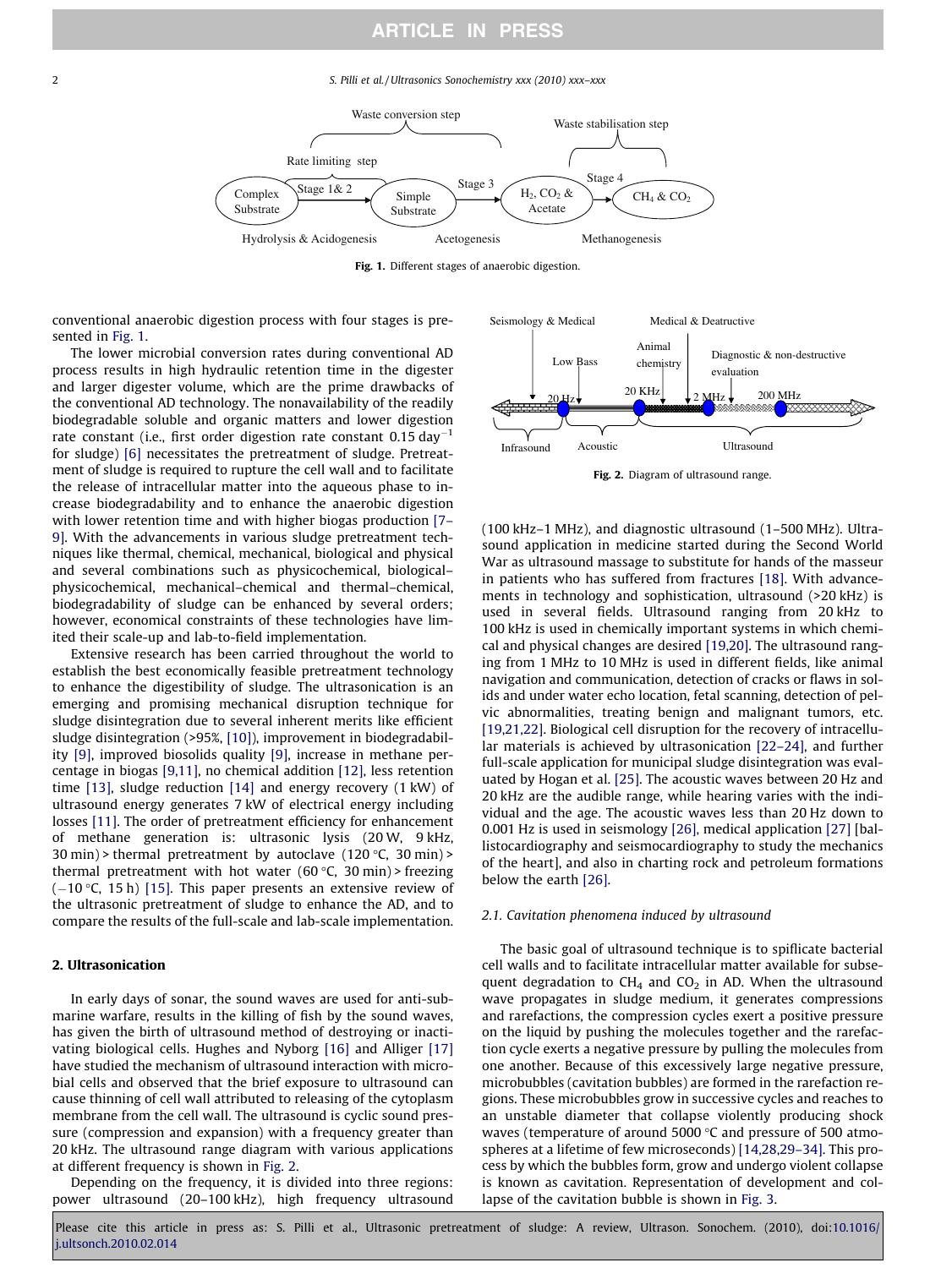S. Pilli et al. / Ultrasonics Sonochemistry xxx (2010) xxx–xxx 3

<span id="page-2-0"></span>

Fig. 3. Development and collapse of the cavitation bubble.

#### 2.2. Factors influencing the cavitation phenomena

The sludge disintegration efficiency is essentially based on the cavitation phenomena and the factors influencing the cavitation that influence the efficiency of disintegration are shown in Table 1.

#### 2.3. Ultrasound generation and disintegration mechanism

Ultrasound is generated by two techniques magnetostrictive and piezoelectric. In magnetostrictive technique, the electrical energy is converted to mechanical energy (or vibration) with a magnetic coil attached to vibrating piece like nickel and Terfenol-D [\[44\].](#page-16-0) In the piezoelectric technique, the electrical energy is converted to high frequency electric energy with piezoelectric crystals (rely to material strain) attached to the vibrating piece (sonotrode, probe or horn). The transducer (converter) converts the electrical or mechanical energy to sound waves and the booster is a mechanical amplifier that increases the vibration (amplitude) generated by transducer [\[9,45\]](#page-16-0). The horn delivers the ultrasound waves into the liquid. Therefore transducer, booster and horn are the major components in ultrasound equipment. Ultrasonication of sludge with temperature control and sonication components is shown in [Fig. 4.](#page-3-0)

Holding or affixing the transducer, booster and horn together is called as stack assembly and the stack is clamped at nodal points as shown in [Fig. 4](#page-3-0). The two most common places to clamp or to hold the total system is at the transducer or at the booster nodal ring. Similar to the booster, the horn which delivers the motion to the sludge often amplifies the motion even further. In addition, the horn is usually half a wavelength long, but full wavelength designs are also common depending upon the application. The intensity of sonication can be controlled by altering the power input and is based on the probe design. This is a very important parameter in ultrasonication and will determine the magnitude of the gain or mechanical amplification of the vibration. The conversion efficiency of sound energy to thermal energy can be calculated as shown in Eqs. [\(1\)–\(3\)](#page-3-0) [\[46\]](#page-16-0).

#### Table 1

Factors influencing the cavitation phenomena.

| No.            | Factors                           | Influence on cavitation phenomena                                                                                                                                                                                                                                                                                                                                                                                                                                                                                                                                                                                                                                                                                                                                                                                                                                                                                                                         |
|----------------|-----------------------------------|-----------------------------------------------------------------------------------------------------------------------------------------------------------------------------------------------------------------------------------------------------------------------------------------------------------------------------------------------------------------------------------------------------------------------------------------------------------------------------------------------------------------------------------------------------------------------------------------------------------------------------------------------------------------------------------------------------------------------------------------------------------------------------------------------------------------------------------------------------------------------------------------------------------------------------------------------------------|
| 1              | Gas and particulate<br>matter     | Presence of gas/air in the liquid will lower the cavitational threshold and reduces the intensity of the shock wave released, as much of<br>the shock wave will be utilized to collapse the gas bubbles. Particulate matters, especially like trapped vapour gas nuclei in their<br>crevices and recesses, will reduce the cavitation effect [18]                                                                                                                                                                                                                                                                                                                                                                                                                                                                                                                                                                                                         |
| 2              | External applied<br>pressure      | Increasing the external pressure raises the rarefaction pressure, which increases the cavitation collapse intensity [35,36]                                                                                                                                                                                                                                                                                                                                                                                                                                                                                                                                                                                                                                                                                                                                                                                                                               |
| 3              | Solvent viscosity                 | If the natural cohesive forces acting in the liquid are lower, then they will suppress [37] the negative pressure in the expansion or<br>rarefaction cycle. Therefore to increase the cavitation threshold the natural cohesive forces need to be increased by increasing the<br>viscosity of liquid                                                                                                                                                                                                                                                                                                                                                                                                                                                                                                                                                                                                                                                      |
| $\overline{4}$ | Solvent surface tension           | The addition of surfactant to an aqueous solution certainly facilitates the cavitation. Increase in solvent viscosity and surface tension,<br>reduces the rate of microbubble formation but increases the intensity of bubble collapse. With addition of surfactants will reduces the<br>solvent surface tension and facilities bubble nucleation (i.e., fewer microbubbles are formed) [35,38]                                                                                                                                                                                                                                                                                                                                                                                                                                                                                                                                                           |
| 5              | Solvent vapour<br>pressure        | If the vapour pressure of the liquid is low, then it is difficult to induce cavitation in the liquid. Because, low vapour will enter into the<br>bubble and results in low cavitation [37]                                                                                                                                                                                                                                                                                                                                                                                                                                                                                                                                                                                                                                                                                                                                                                |
| 6              | Applied frequency                 | The rarefaction phase is shortened by increasing the frequency of irradiation, but to maintain an equivalent amount of cavitational<br>energy into the system the power should be increased. That is at higher frequency more power is required to maintain same<br>cavitational effect [35,39,40]                                                                                                                                                                                                                                                                                                                                                                                                                                                                                                                                                                                                                                                        |
| 7              | Temperature                       | The cavitation threshold increases with decrease in temperature of bulk solution. With increase in temperature, the solvent reaches the<br>solvent boiling point and produces larger number of cavitation bubbles concurrently, which acts as barrier to sound transmission and<br>nullify the effectivity of ultrasound energy [38]                                                                                                                                                                                                                                                                                                                                                                                                                                                                                                                                                                                                                      |
| 8              | Sonication density                | Increase in sonication density increases the sonication effects on the sludge as given by the equation, $P_A = \sqrt{2}I\rho C$ , [41]; where<br>$P_A$ = acoustic pressure, I = intensity, $\rho$ = density, C = velocity of sound in the medium                                                                                                                                                                                                                                                                                                                                                                                                                                                                                                                                                                                                                                                                                                          |
| 9              | Acoustic intensity                | Increasing the sonication intensity increases the sonication effects, and it is directly proportional to the square root of the amplitude                                                                                                                                                                                                                                                                                                                                                                                                                                                                                                                                                                                                                                                                                                                                                                                                                 |
| 10             | Types of ultrasound<br>cavitation | $(P_A)$ of the acoustic wave divided by the density of the liquid ( $\rho$ ) and the speed of sound in the liquid (c). $I = \frac{P_A^2}{2\rho c}$ [36,42]<br>The collapse of the cavitation bubbles produces high velocity waves and temperature, causing inter-particle collision and the rupture of<br>cell wall. Depending on bubble types, the ultrasound cavitation is classified as transient or stable (non-inertial cavitation). Transient is<br>believed to occur at 10 W/cm <sup>2</sup> and the later at 1–3 W/cm <sup>2</sup> [37]; the stable bubbles bound to have significant long term effect. The<br>transient and stable bubble growth is explained by bubble growth time by Abramov [43]; $\tau_{\varphi} = 0.75T + (i - 1)T$ ; $T = 1/f$ , where $\tau_{\varphi}$ is the<br>bubble growth time, 'f' is the ultrasound frequency, 'T' is the period of ultrasound wave and 'i' is number of acoustic cycles the bubble<br>experienced |
| 11             | Attenuation                       | The intensity of the ultrasound is attenuated as it progress through the medium. The attenuation is inversely proportional to the<br>frequency of the ultrasound (i.e., energy is dissipated in form of heat which is not considered in the bulk medium). High power and<br>high frequency is required to have the same intensity at the lower depth for a given sample                                                                                                                                                                                                                                                                                                                                                                                                                                                                                                                                                                                   |
| 12             | Field type                        | The standing wave field is pronounced with more acoustic cavitation than a progressive field [37]                                                                                                                                                                                                                                                                                                                                                                                                                                                                                                                                                                                                                                                                                                                                                                                                                                                         |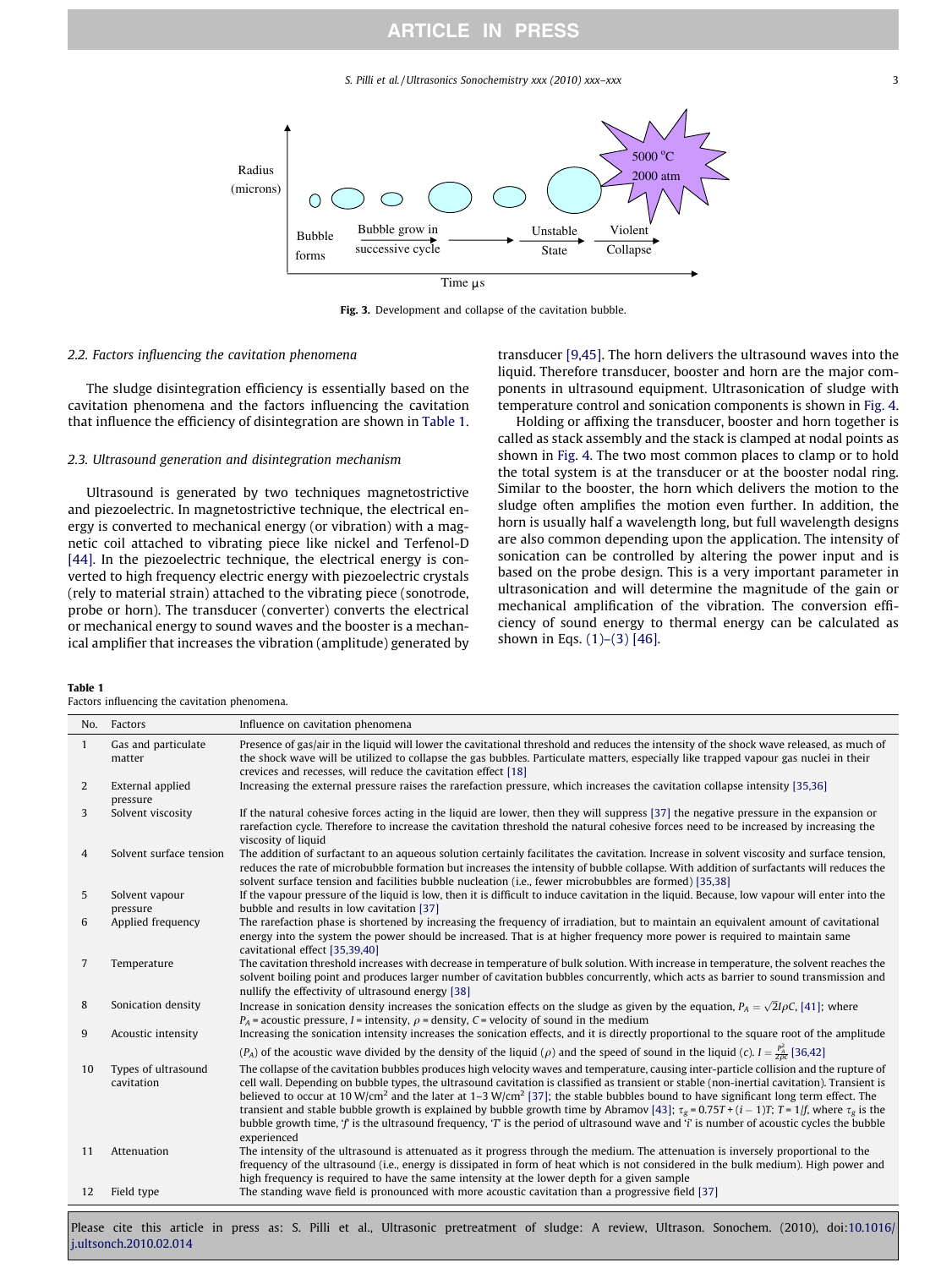<span id="page-3-0"></span>4 S. Pilli et al. / Ultrasonics Sonochemistry xxx (2010) xxx–xxx



Fig. 4. Ultrasonication of sludge (temperature controlled).

$$
Q_w = Cm(T - T_0) \tag{1}
$$

$$
Q_u = Pt \tag{2}
$$

$$
\eta(\%) = \frac{Q_w}{Q_u} * 100\tag{3}
$$

 $T_0$  = temperature of fresh sludge; T = temperature after ultrasonication;  $Q_w$  = total energy;  $m$  = mass of water;  $C$  = specific heat of water (4.2 kJ/kg C);  $Q_u$  = actual energy produced; P = ultrasound power;  $t =$  ultrasound duration;  $\eta$  = efficiency.

#### 2.3.1. Sludge disintegration

The applied power/energy supplied for sludge disintegration is expressed in many ways, (a) specific energy input, (b) ultrasonic dose, (c) ultrasonic density and (d) ultrasonic intensity and the expressions are given in Table 2.

The expected disintegration mechanisms during ultrasonic disintegration of sludge are as follows [\[9,33,49\]](#page-16-0):

Expressions for sludge disintegration.

| No. | Parameter                | Expression                                           | Unit                             | Reference |
|-----|--------------------------|------------------------------------------------------|----------------------------------|-----------|
|     | Specific energy<br>input | $E_{\rm s} = \frac{P_{\rm *L}}{V_{\rm *}T_{\rm *S}}$ | kJ/kg TS or kW s/kg<br><b>TS</b> | [46]      |
|     | Ultrasound dose          | $UD_0 = \frac{P*t}{V}$                               | J/L                              | $[33]$    |
| 3   | Ultrasound density       | $UD = \frac{P}{V}$                                   | W/L                              | $[33]$    |
| 4   | Ultrasound<br>intensity  | $UI = \frac{P}{4}$                                   | W/cm <sup>2</sup>                | [48]      |

 $E_s$ : specific energy in kW s/kg TS (kJ/kg TS); P: power input (kW); T: sonication time (s); V: volume of sludge (L); TS: total solids concentration (kg/L); A: surface area of the probe in  $\text{cm}^2$ .

- (a) Hydro-mechanical shear forces
- (b) Oxidising effect of OH, H, N, and O produced under the ultrasound radiation
- (c) Thermal decomposition of volatile hydrophobic substances in the sludge
- (d) Increase of temperature during ultrasonic activated sludge disintegration

The induce cavitation that occurs during ultrasonication results in sudden and violent collapse of huge number of microbubbles, which generates powerful hydro-mechanical shear forces in the bulk liquid surrounding the bubbles [\[9,34,49–51\]](#page-16-0). The high temperature produced during the bubble collapse (implosion) decomposes water  $(H_2O)$  into extremely reactive hydrogen atoms  $(H^*)$ , and hydroxyl radicals (OH) and in the cooling phase these radicals will recombine to form hydrogen peroxide and molecular hydro-gen [\[9,33,49,52–56\]](#page-16-0). The oxidising effect of  $H_1$ . N and  $\Omega$  is less than  $\Omega$  is 140.52.54.57), therefore the effect of  $H_1$ . N and  $\Omega$  is neglected OH [\[49,53,54,57\];](#page-16-0) therefore the effect of H, N and O is neglected during the ultrasonication. The effect of the volatile hydrophobic substances is neglected as their quantity is very low in the sludge [\[49\]](#page-16-0). Considering the temperature effect on solubilisation, at higher temperature the sludge solubilisation is very low and needs longer time to attain the solubilisation of sludge (temperature raised to 80 $\degree$ C in 1 h produces low solubilisation and a low degree of disintegration in the sludge, where the sonication is a short period of time). Therefore, sludge disintegration is expected to occur in two ways, mainly by hydro-mechanical shear forces and the oxidising effect of OH.

Wang et al. [\[49\]](#page-16-0) have evaluated the effect of OH and hydromechanical shear forces on sludge disintegration. The effect of hydroxide radical was evaluated by addition of the NaHCO<sub>3</sub> to the sludge prior to sonication. The oxidation effect of hydroxide ion on sludge solubilisation was slightly higher by the addition of NaHCO<sub>3</sub>, but the slight enhancement was due to the increase in the pH of the sludge. This shows that the oxidation effect of the hydroxide radical on sludge solubilisation is negligible. Therefore, the disintegration of the sludge occurs mainly by hydro-mechanical shear forces produced by cavitation bubbles. The sludge disintegration by hydro-mechanical shear forces and hydroxide radical follows a first order reaction. The total reaction constant "u" is calculated as follows  $(Eq. (4))$  [\[49\].](#page-16-0)

$$
u = u_{.0H} + u_{HSF} \tag{4}
$$

where  $u_{\text{OH}}$  is the reaction constant under oxidising effect;  $u_{\text{HSF}}$  is the reaction constant under effect of hydro-mechanical shear forces. Neglecting the effect of hydroxide radical oxidation effect, then the reaction constant is  $u = u_{HSF}$ . The reaction rate constant of hydroxide radical increases with increase in ultrasonic density; for example, the contribution of the oxidising effect of hydroxide radical increased from 19.15% to 25.86%, with increase in ultrasonication density from 0.384 to 0.72 W/mL [\[49\]](#page-16-0).

#### 2.4. Evaluation of ultrasound disintegration

The ultrasound de-agglomerates the biological flocs and disrupts the large organic particles into smaller size particles. The shear force produced by high pressure wave breaks down bacterial cell wall and releases the intracellular substances into aqueous phase. This changes the physical, chemical and biological properties of sludge during pretreatment by ultrasonication. Therefore, the degree of sludge disintegration is to be evaluated based on the changes in physical (particle size distribution, turbidity, settleability, mass composition and microscopic examination), chemical (increase in SCOD, protein concentration, polysaccharide content of the supernatant, nitrate nitrogen and release of  $NH<sub>3</sub>$ )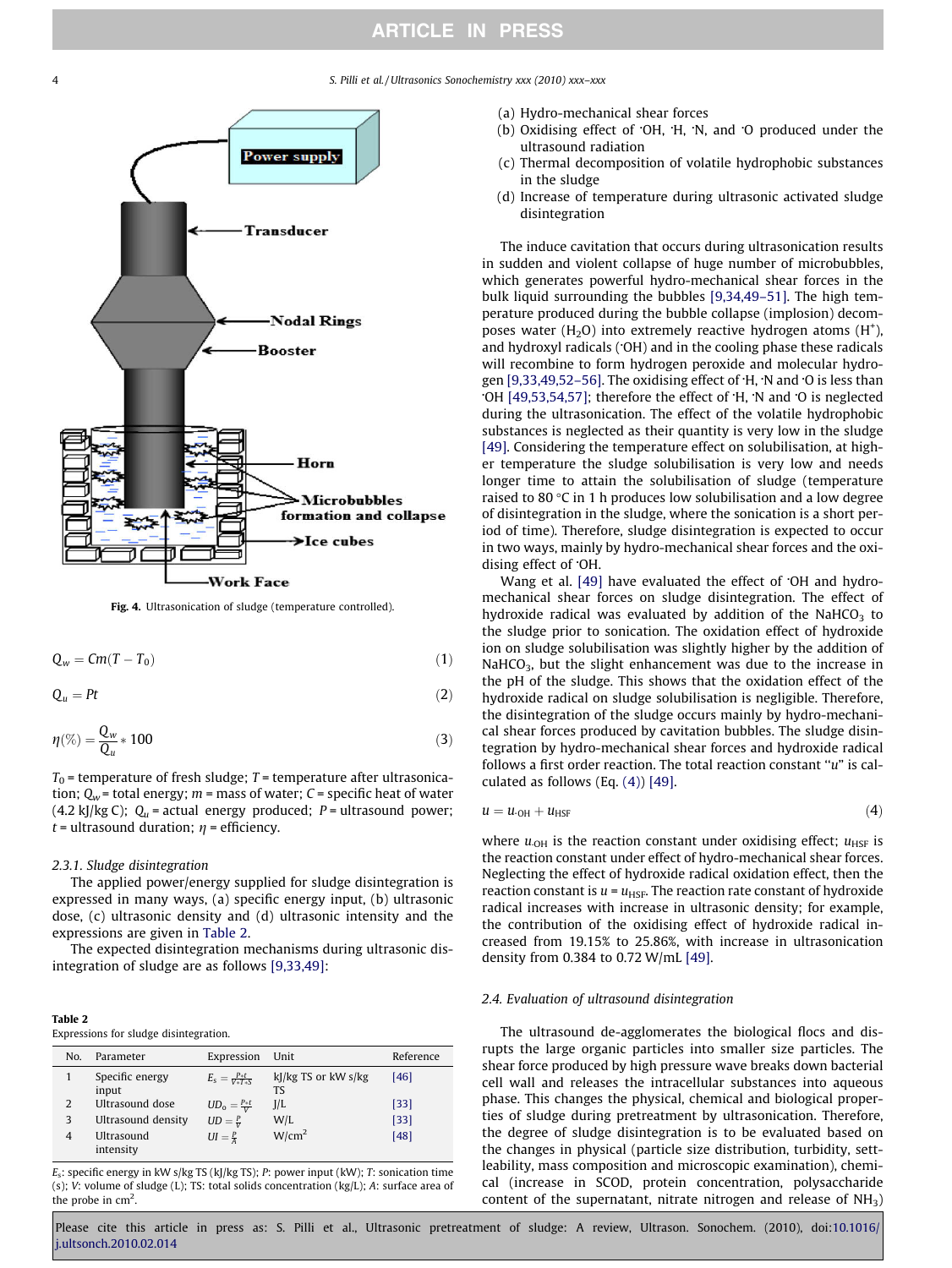and biological (heterotrophic count and specific oxygen uptake rate) properties.

#### 2.4.1. Physical changes

The physical parameters of the sludge have a significant effect on AD, so the evaluation of the physical parameters after sonication is essential for operation of AD. Further, physical evaluation is used as qualitative measurement of sludge disintegration. Particle size analysis, sludge settleability, mass composition, microscopic image, turbidity, and sludge dewaterability are some of the techniques used to judge the degree of ultrasonic disintegration. Particle size is analysed by various techniques depending upon size of particles. The different techniques are sieves, sedimentation, electrozone sensing, microscopy, laser diffraction [\[58,59\].](#page-17-0) Ultrasonication disintegrates sludge particles to a very smaller size, and laser diffraction is usually used for particle size analysis. The turbidity of sludge changes with increase in sonication parameters (ultrasound density, ultrasound intensity, and sonication time) and it is measured by using a turbidity meter, with NTU units. The sludge dewaterability is measured based on the capillary suction time (CST) and specific resistance of filtration (SRF) [\[13,60–65\].](#page-16-0)

2.4.1.1. Particle size. The particle solubilisation rate is governed by the size of particles in the waste, and methane production in the mature digester is proportional to the net rate of particle size solubilisation [\[5,51,66\]](#page-16-0). Ultrasound pretreatment is very effective in reducing the particle size of sludge and the efficiency of size reduction is dependent upon the sonication duration [\[13,67–70\],](#page-16-0) ultrasonication density [\[12,41,61,64,71–75\],](#page-16-0) sonication power [\[41,59,](#page-16-0) [62,73\]](#page-16-0), sludge volume and sludge characteristics [\[12,47,66,69,](#page-16-0) [72,73\]](#page-16-0). With increase in sonication time the particle size reduces gradually; for example, the particle size reduces from  $165 \mu m$  to 135  $\mu$ m and 85  $\mu$ m with a sonication time of 0.49 min and 1.6 min, respectively [\[13\]](#page-16-0). Similarly, Biggs and Lant [\[68\]](#page-17-0) observed a particle size reduction of 125–10 mm after 5 min sonication (50 W, 100 ml). Gonze et al. [\[69\]](#page-17-0) observed a similar reduction trend initially but beyond a sonication of 10 min the particle size has increased gradually with further increase in sonication time. At 0.5 min @ 3.9 kJ/L, 1 min @ 7.8 kJ/L, 3 min @ 23.4 kJ/L and 6 min  $\varphi$  46.8 kJ/L, the particle size was reduced from 66.9  $\mu$ m to 55.1  $\mu$ m, 42.6  $\mu$ m, 24.2  $\mu$ m and 18.1  $\mu$ m, respectively, but beyond a sonication time of 10 min the particle was increased gradually to 19.5 μm, 20.6 μm and 31.9 μm at 10 min @78 kJ/L, 20 min @ 156 kJ/L and 60  $\omega$  468 kJ/L min, respectively.

The increase in the particle size at higher sonication time is due to re-flocculation of the particles. Initially the flocs are reduced but increase in sonication time further causes more release of intracellular polymers due to cell lysis that are favourable for re-flocculation [\[64,67,69,76,77\]](#page-17-0). The biopolymers released are thought to be the glue that holds bioflocs together and they form functional groups such as hydroxyl and negatively charged carboxy groups [\[78\].](#page-17-0) The mean particle size reduction also increases with increase in sonication densities. At densities of 0.52 W/mL, the mean particle is reduced from 51  $\mu$ m to 15  $\mu$ m and 51  $\mu$ m to 19  $\mu$ m at 0.33 W/mL, respectively [\[72\].](#page-17-0) Low power level has no effect on floc size reduction by sonication. With increase in power level, the floc size reduction increases with increase in ultrasonication density and sonication time. For example, the floc size reduces from 94  $\mu$ m to less than 3  $\mu$ m with a sonication density of 0.22 W/mL and 0.44 W/mL, respectively [\[61\].](#page-17-0) At constant power level of 0.33 W/mL, with increase in sonication time reduces the floc size to  $22 \mu m$  and  $10 \mu m$  with a sonication time of  $20 \text{ min}$  and 40 min, respectively [\[61\].](#page-17-0) At constant sonication time of 60 min, the particle size reduction was less than 3  $\mu$ m at 0.33 W/mL and 0.44 W/mL. Microscopic examination reveals that structural integrity of floc will be destroyed completely after 60 min of sonication, so further increase in sonication time or power level cannot disintegrate the floc. There thus exist an optimum power level and sonication time for sludge disintegration [\[61\]](#page-17-0).

Chu et al. [\[71\]](#page-17-0) has studied the effect of sonication on the raw sludge and flocculated sludge. The size reduction in AD of the flocculated sludge after sonication was more than 50% of the sonicated raw sludge. The average surface charge of the sludge reduces due to sonication. The sonication will split the floc particles into several small particles with negatively charged surfaces. For example, due to flocculation, the  $\zeta$ -potential of sludge has been increased from  $-14$  mV to 18 mV, following sonication has reduced the  $\zeta$ -potential to +4 mV, while in the original sample the  $\zeta$ -potential was  $-14$  mV [\[71\].](#page-17-0) Mao et al. [\[12\]](#page-16-0) evaluated the effect of sonication on particle size reduction in primary and secondary sludge; the sludge disintegration was more in the secondary sludge compared to primary sludge. A reduction of 85% particle size has been observed in secondary and 71% in primary within 20 min of sonication. The higher reduction in the secondary sludge is expected, as it contains mostly the biomass (microbial cells), but the primary sludge consists predominantly readily settleable solids comprising fibres and less degradable cellulosic material.

The increase in sonication density has also increased the disintegration efficiency; more particles are disintegrated at higher sonication densities (73% at 4 W/mL and 60% at 2 W/mL) [\[12\].](#page-16-0) Bougrier et al. [\[47\]](#page-16-0) evaluated the effect of ultrasonic treatment on particle size distribution ranging from  $0.4 \mu m$  to  $1000 \mu m$  of waste activated sludge (WAS) using 20 kHz frequency at different specific energy inputs. Particle sizes less than  $1 \mu m$  have been observed to increase with increase in specific energy supplied. For example,  $E_s$  = 14,550 kJ/kg TS, particles of 1 µm occupied 1.5% of the whole volume, whereas they occupied 0.1% in the untreated sample. However, the volume occupied by larger particle greater than  $100 \mu m$  has also been increased due to re-flocculation [\[69\]](#page-17-0). Akin et al. [\[66\]](#page-17-0) studied the effect of sonication on particle size at different total solids concentration (TS) in the sludge. The size reduction was more for the lower TS sludge (2% TS content decreased by 6.5 fold at 0.67 W/mL, 240 min sonication), and a similar degree of reduction requires more ultrasonication density in the higher TS sludge (4% needs 1.03 W/mL and 6% needs 0.83 W/mL).

The effect of sonication on particle size is compared using the uniformity coefficient ( $dp_{60} \setminus dp_{10}$ ), and dp<sub>10</sub>. Ultrasonication has been reported to increase uniformity coefficient of sludge by 5-fold and decreases in particle size gradually with increase in specific energy [\[33,69\].](#page-16-0) For example, the uniformity coefficient and  $dp_{10}$ of sludge changed from 3.3 to 17 and 30.5  $\mu$ m to 1.2  $\mu$ m, respectively, at  $E_s$  = 7200 kJ/L [\[63\]](#page-17-0). The micro-flocs (<4.4  $\mu$ m) shows less susceptibility to sonication than macro-flocs  $($ >4.4  $\mu$ m), as macroflocs have the larger surface area exposed to sonication than the micro-flocs which have more binding forces, such as cells [\[41\].](#page-16-0) El-Hadj et al. [\[64\]](#page-17-0) observed that with an increase in specific energy  $(E<sub>s</sub>)$  input, the volume occupied by the smaller particles size  $\approx$  28  $\mu$ m) was more than 90%. A particle with a size larger than 4.4  $\mu$ m (including, 4.4 <  $d \le 50 \mu$ m, 50 <  $d \le 125 \mu$ m and  $d \ge 125$  $\mu$ m) exhibited more disruption than micro-flocs (<4.4  $\mu$ m) [\[41\].](#page-16-0) The effect of particle size distribution on CST (capillary suction time) and SRF (specific resistance to filtration) was observed by Jin et al. [\[79\]](#page-17-0) and Feng et al. [\[65\]](#page-17-0) and they derived a strong correlation between the particle size and CST/SRF. The correlation coefficient between  $dp_{90}$  and CST was in the range of 0.8248 [\[79\]](#page-17-0) to 0.9436 [\[46\]](#page-16-0). The ultrasonication breaks up small particles more effectively than larger one [\[46,63,64\]](#page-16-0) and the particle size and energy dose were inversely related with a correlation coefficient of 0.996 at the significance level 0.01 [\[46\].](#page-16-0)

2.4.1.2. Dewaterability of sludge. Ultrasonication has both positive and negative effects on sludge dewaterability. Lower power level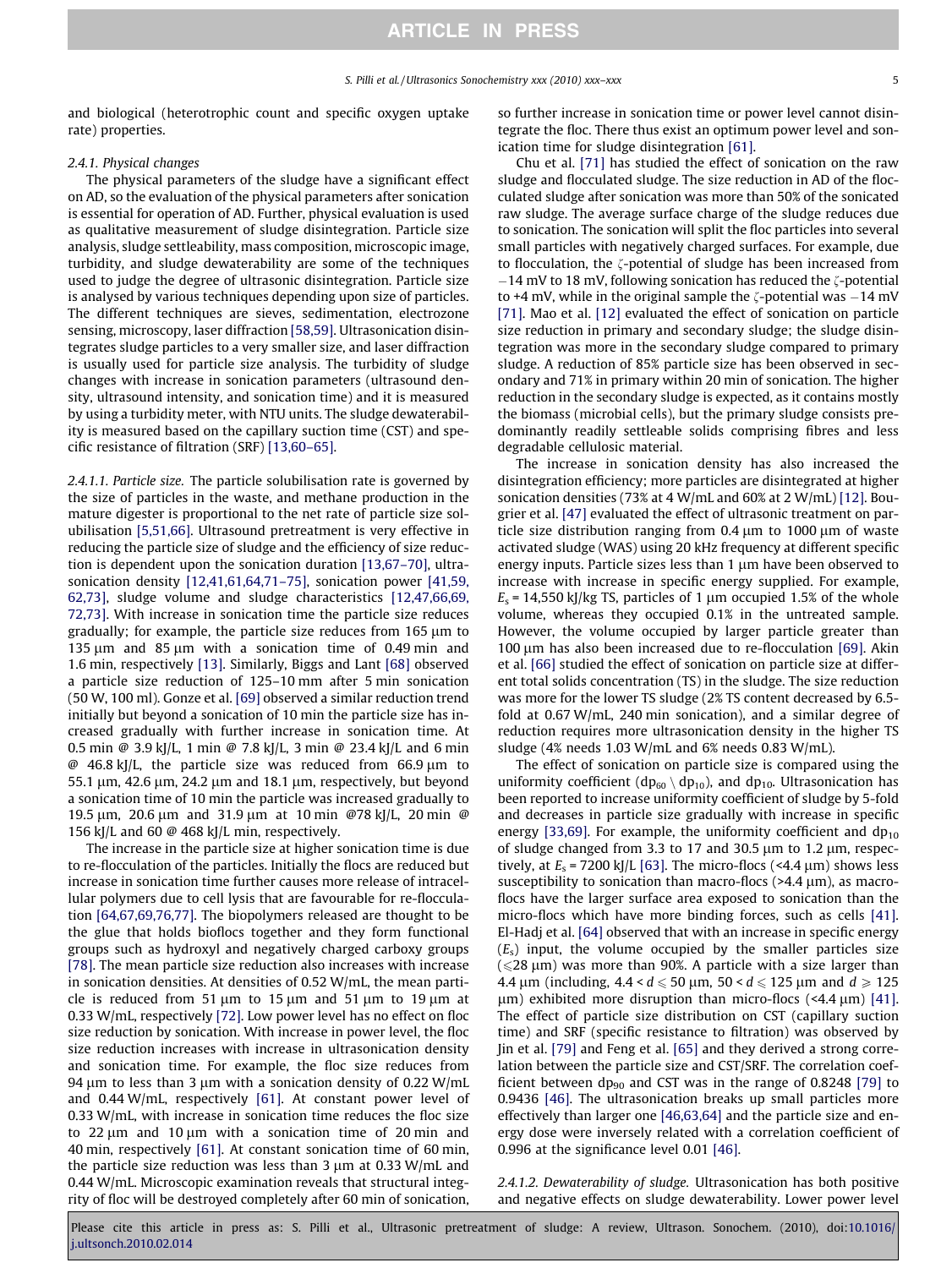with less sonication time increases dewaterability, but decreases the degree of disintegration as there is no cell lysis. FitzGerald et al. [\[80\]](#page-17-0) studied the effect of different sonication intensities on sludge dewaterability and observed a correlation between sonication and CST (suspended and total solids effects the dewaterability after sonication). Quarmby et al. [\[60\]](#page-17-0) observed that dewaterability of the sludge decreases with an increase in ultrasonication intensity (CST increased gradually with increased in ultrasonication intensity) but anaerobic digestion of sludge has a positive effect on dewaterability, that is, dewaterability of the digested sludge increased with sonication (CST decreased). With an increase in sonication time, the dewaterability of sludge decreased gradually (CST increased from 197.4 s to 488.9 s with 60 min of sonication; the bound water content also increased by 4-folds at higher power level, 0.33 W/mL), because a greater increase in the amount of small particles formed after sonication resulted in a larger surface area for holding water [\[61\].](#page-17-0) Gonze et al. [\[69\]](#page-17-0) summarized that CST of sludge decreased (dewaterability of sludge increased) with lower sonication power level and less sonication time, but with an increase in sonication time at same power level, the CST value increased. This is due to the fact that the flocs did not reduce to smaller particles at lower power levels and with less sonication time, the lower level settings favoured the sludge dewaterability.

The dewaterability of the sludge deteriorates with increase in ultrasonication intensity due to cell lysis and release of biopolymers from extracellular polymeric substances (EPS) and bacteria into aqueous phase [\[81\].](#page-17-0) It was stated that EPS will reduce the activated sludge dewaterability [\[82\].](#page-17-0) The dewaterability of sludge increases by adding flocculent to sludge before sonication [\[83\]](#page-17-0); by addition of flocculent will reduces the sludge water content by around 80% [\[84\]](#page-17-0). For example, the specific filtration resistance (SFR) of the sludge is reduced from  $3.59 \times 10^{12}$  m/kg to  $0.43 \times 10^{12}$  m/kg by addition of 100 ppm flocculent and a sonication power dose of 500 W/m<sup>2</sup> for 30 s. So, sonication can reduce the flocculent dose by 20–50% and increases the dewaterability of sludge [\[83\]](#page-17-0). In comparison to results of the above authors, Na et al. [\[63\]](#page-17-0) observed that CST will increase initially at specific energy in the range of 0–800 kJ/L and with further increase in specific energy the CST decreases gradually. Apart from specific energy input, CST reduction is also a function of sonication time and sludge volume. As the specific energy used by previous authors were lower than the specific energy used by Na et al. [\[63\]](#page-17-0), so dewaterability may increase with increase in specific energy at higher level.

The sludge dewaterability is favourable at CST less than 20 s [\[85,86\].](#page-17-0) Dewaterability of sludge can be expressed in terms of bound water, i.e., if the bound water content of the sludge increases then dewaterability decreases [\[87\]](#page-17-0). With increasing input power, the bound water content of the sludge increases. For example, at 0.33 W/mL, the bound water content has been reported to increase by 4-fold and thus reducing the dewaterability of the sludge [\[84\]](#page-17-0). Bound water content of original sludge is 3.8 kg/kg DS, and at power level of 0.11 W/mL the bound water increases to 5.9 kg/kg DS. Further at a power level of 0.33 W/mL, the bound water has increased to 11.7 kg/kg DS [\[84\]](#page-17-0). At higher input power, the sludge particles are disintegrated to smaller size with higher surface area causing adsorption of more water and thereby increasing the bound water [\[61\].](#page-17-0)

The relation between the sludge dewaterability and the degree of disintegration has been evaluated by many researchers. The sludge dewaterability will increase when the degree of sludge disintegration lies between 2% and 5%. When the degree of disintegration is less than 2%, the change in sludge floc structure is very limited and when it is more than 5%, the fine particles are more which increases the bound water content [\[88\]](#page-17-0). Feng et al. [\[65\]](#page-17-0) evaluated the sludge dewaterability considering the extracellular polymeric substance concentration. The optimum specific energy for the better sludge dewaterability observed is 800 kJ/kg TS, the EPS concentration is 400–500 mg/L and particle size range is 80– 90  $\mu$ m. When the specific energy is less than 4400 kJ/kg TS, the sludge dewaterability enhanced slightly and with dosages greater than 4400 kJ/kg TS, the dewaterability dropped significantly. At specific energy dose ranging from 0 kJ/kg to 2200 kJ/kg TS, the sludge dewaterabilty increases. Beyond the specific energy 22,000 kJ/kg the dewaterability of sludge deteriorates [\[65\].](#page-17-0) Further the dewaterability of sludge can be expressed in terms of CST and EPS of the sludge [\[62,65,89\]](#page-17-0). A correlation coefficient (R) of 0.9576 for EPS and CST, and 0.8314 for EPS and SRF has been reported [\[65\].](#page-17-0) Similarly, Wang et al. [\[62\]](#page-17-0) found a good correlation coefficient of 0.9233, between EPS and CST. Houghton and Stephenson [\[89\]](#page-17-0) have derived a quadratic relationship between EPS and CST with coefficient of determination  $(R^2)$  of 0.9687.

Feng et al. [\[65\]](#page-17-0) evaluated the effect of specific energy on EPS release and found that with increase in specific energy, the release of EPS increases in the solution. The EPS concentration in the sludge sample increases the viscosity of the sludge [\[62\]](#page-17-0). Moreover, the EPS forms a thin layer on the surface of the filtering media that acts as a barrier for the water, and thus dewaterability of the sludge decreases [\[84\]](#page-17-0) as the specific energy increases.

2.4.1.3. Settleability of sludge. The settleability of sludge changes with increase in specific energy. Feng et al. [\[46\]](#page-16-0) have suggested a specific energy of 1000 kJ/kg TS is optimum for improving the WAS settleability. The settleability of WAS is improved, when the specific energy is less than 1000 kJ/kg (at lower specific energy the flocs are disrupted slightly, which improves the settleability), and when the specific energy is greater than 5000 kJ/kg TS, the settleability of WAS deteriorates due to complete breakdown of flocs and increase of EPS concentration in the sample [\[46\]](#page-16-0). The settling velocity for the activated sludge floc ranges from 5 m/h to 30 m/h, with fastest settling flocs densities ranging from 1.065 g/ mL to 1.60 g/mL [\[90\]](#page-17-0). Chu et al. [\[61\]](#page-17-0) concluded that ultrasonic treatment has no influence on sludge settleability, which contradicts the changes in particle size and floc structure after ultrasonication [\[46,63,64\],](#page-16-0) and the established effects of ultrasonication on sludge [\[91\].](#page-17-0) The change in mass composition was evaluated by Feng et al. [\[46\],](#page-16-0) and concluded that there is a strong correlation between specific energy input  $(E_s)$  and TDS. The optimum solids concentration range for the better sludge settleability was given by Show et al. [\[41\]](#page-16-0), and the optimal solids content ranges from 2.3% to 3.2%. Further, Show et al. [\[41\]](#page-16-0) observed an optimal TS range of 23,000–32,000 mg/L, and Zhang et al. [\[92\]](#page-17-0) calculated the efficiency as "Energy efficient =  $(I * surface area of probe * sonication time)$  $SCOD<sub>increase</sub>$ ". With TS = 20,910 mg/L and 30 min sonication, Zhang et al. [\[92\]](#page-17-0) has observed the highest energy efficiency as 166.7 kW h/kg SCOD<sub>increase</sub>.

2.4.1.4. Microscopic examination of sludge. Ultrasonication disintegrates the sludge flocs and lysis the cell wall of the microbes. The microscopic image evaluation of microbes before and after disintegration of sludge can be used to evaluate the degree of disintegration [\[61\].](#page-17-0) Microscopic image evaluation provides information at cellular level of the sludge disintegrated by ultrasound [\[93\].](#page-17-0) The change in the structural integrity of flocs and breakdown of microbial cell walls can be observed at different sonication time [\[93\].](#page-17-0) With increase in sonication time complete breakdown of the flocs and cell wall will occur. For example, at 2 min of sonication the structural integrity of the flocs and filaments are significantly disrupted without appreciable destruction of bacterial cells, and at 10 min of sonication the flocs are completely disintegrated and filament-like structures with a few scattered bacterial cells, and at 30 min of sonication, more or less the complete break-up of cell walls have been observed [\[93\].](#page-17-0) Dewil et al. [\[85\]](#page-17-0) have concluded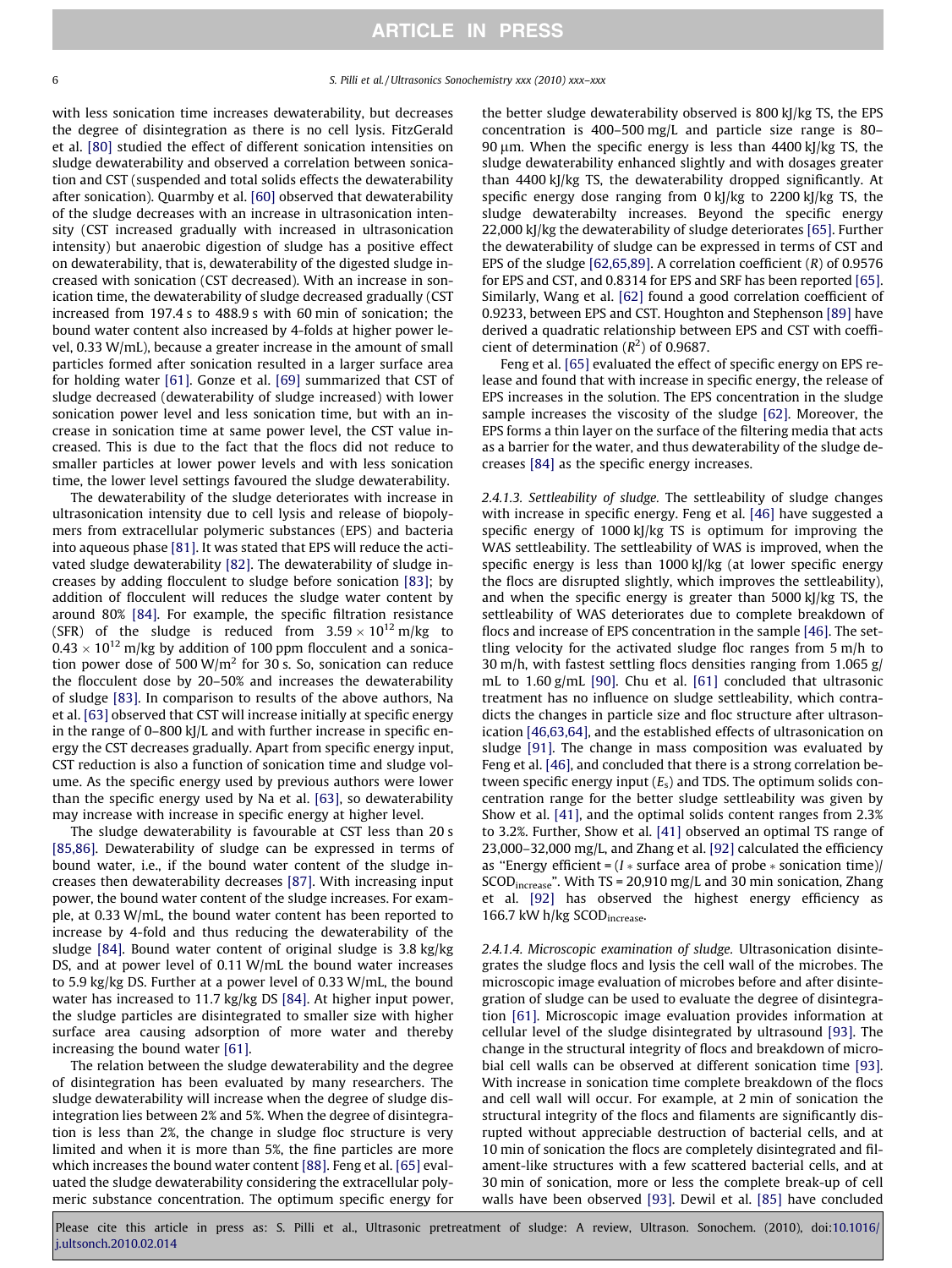that ultrasound treatment reduces average size of flocs and produces abundance of separate cells and abundant short pieces of filaments (Actinomyces). In contrast to the above studies on microscopic image evaluation, Feng et al. [\[46\]](#page-16-0) visualised that even at high energy dose 26,000 kJ/kg TS, neither the floc structure nor the microbial cells were totally disintegrated. This indicates that the ultrasonication has significant effect on microbial disruption, but the efficiency of the disruption is not clear. Still extensive future research is required is in this area to evaluate the effect of ultrasonication on microbial disruption at different specific energy input and sonication time.

2.4.1.5. Change in turbidity. The turbidity of sludge increases with increase in specific energy [\[33,46,63,64,75\].](#page-16-0) The lower ultrasonic frequency (20 kHz) gives high sludge disintegration efficiency, while the higher reduction in particle size during disintegration increases the turbidity of the sludge [\[33\]](#page-16-0). El-Hadj et al. [\[64\]](#page-17-0) represented the effect of specific energy on aqueous phase turbidity graphically. The turbidity of the supernatant sludge decreased for specific energy less than 5000 kJ/kg TS and with specific energy greater 5000 kJ/kg TS, the turbidity increased drastically as release of micro-particles into supernatant [\[46\]](#page-16-0). The energy doses less than 1000 kJ/kg TS cannot disrupt large amounts of organic matter into the supernatant thus turbidity of sludge does not increased, indicating that the minimum energy required to disrupt the sludge is 1000 kJ/kg TS [\[46,47,69\]](#page-16-0).

The evaluation of physical parameters gives a relative measurement of sludge disintegration efficiency. Still extensive research is needed between sonication parameters and their effects on physical parameters of sludge. In real field application, the changes in the physical parameters will play a major role in evaluating the sludge disintegration efficiency. The effect of ultrasonication on sludge physical parameters was evaluated by different authors as summarized in [Table 3.](#page-7-0)

#### 2.4.2. Chemical evaluation

The sludge is a complex substrate which contains various types of micro-organisms; the cell wall strength of these micro-organisms varies from each other. Chemical evaluation is 90% more quantitative and mainly focuses on sludge disintegration efficiency [\[9\]](#page-16-0). The ''degree of disintegration (DD)" parameter was proposed by Kunz and Wagner [\[94\]](#page-17-0) to quantify the sludge disintegration efficiency which is shown in Eq. (5) [\[95\].](#page-17-0)

$$
DD = \left[ \frac{COD_f - COD_i}{COD_{NaOH} - COD_{NaOHo}} \right] \left[ \frac{COD_{NaOH^*}}{COD_{homogenization}} \right] \times 100~(\%) ~~(5)
$$

where  $\text{COD}_f$  is the final COD of supernatant after ultrasound treatment ( $mg/L$ ), COD<sub>i</sub> is the initial COD (supernatant COD, untreated) of the sample (mg/L),  $\text{COD}_{\text{NaOH}}$  is the COD of the supernatant at 22 h after addition of 1 M NaOH (mg/L),  $\text{COD}_{\text{NaOHo}}$  is the COD of supernatant just after addition of 1 M NaOH (mg/L),  $\text{COD}_{\text{NaOH}^*}$  is the COD of original sample right after addition of 1 M NaOH (mg/L) and COD<sub>homogenization</sub> is the COD of original sample after homogenization.

In the above equation (COD $_{\rm f}$  – COD $_{\rm i}$ ) is the soluble COD release by disintegration and (COD $_{\rm NaOH}$  – COD $_{\rm NaOHo}$ ) represents the soluble COD by chemical disintegration. Chemical disintegration (NaOH) is assumed to disintegrate completely. Therefore, it is used as reference COD [\[9,12,33,47,48,56,61,62,69,71,94–99\]](#page-16-0).

The ratio of COD<sub>NaOH</sub> and COD<sub>homogenization</sub> represents the COD of the sample before and after addition of 1 M NaOH in the ratio of 1:3.5 at 20 $\degree$ C. Further Muller has modified Eq. (5) to calculate degree of disintegration  $(DD_{\text{COD}})$  [\[95\]](#page-17-0) as follows:

$$
DD_{\text{COD}} = \left[\frac{\text{COD}_{ultrasound} - \text{COD}_{original}}{\text{COD}_{\text{NaOH}} - \text{COD}_{original}}\right] \times 100 \; (\%) \tag{6}
$$

The CODultrasound is supernatant COD of the sonicated sample (mg/L); COD<sub>original</sub> is supernatant COD of original sample (mg/L) and  $\text{COD}_{\text{NaOH}}$  is the maximum COD release in the supernatant after NaOH digestion (sludge and 1 M NaOH, ratio of 1:2 for 10 min at  $90^{\circ}$ C).

2.4.2.1. Soluble COD assessment. Ultrasonication disintegrates both cellular and extracellular matter and, organic debris and extracellular polymeric substances (EPS) of the sludge. The SCOD of sludge increases due to solubilisation of solid phase matter and increase in the concentration of organic matter and EPS in aqueous phase. Therefore, SCOD can be used as a parameter to evaluate the sludge disintegration. Apart from SCOD, ammonium nitrogen and nitrate nitrogen and EPS concentrations (polysaccharides, proteins, nucleic acids, lipids and other polymeric compounds) are also important parameters in chemical evaluation after sludge sonication. Almost all the researchers have applied SCOD as a parameter to evaluate the sludge disintegration efficiency. However, comparison of these results is very difficult, because the sludge disintegration depends on various factors like, sludge type, TS content, power supply, frequency, ultrasonic density, temperature, ultrasonication duration, sludge characteristics, etc. Ultrasonication has no effect on the total COD (TCOD) of the sludge, therefore the ratio of SCOD/TCOD represents the release of the organic matter from solid state to liquid state after ultrasonication. Tiehm et al. [\[33\]](#page-16-0), Rai et al. [\[98\]](#page-17-0), Bougrier et al. [\[47\]](#page-16-0) and Nickel and Neis [\[100\]](#page-17-0), used the degree of disintegration ( $DD <sub>COD</sub>$ ) modified by Muller (modified version from Kunz and Wagner, [\[94\]\)](#page-17-0) for evaluating the disintegration efficiency as shown in Eq. (6).

Shimizu et al. [\[6\]](#page-16-0) evaluated the solubilisation of WAS at different sonication times. To achieve a solubilisation rate of 75–80%, a minimum of 90 min ultrasonication time is required and at least 30–40 min of ultrasonication is required to get 50% solubilisation [\[6\]](#page-16-0). Tiehm et al. [\[13\]](#page-16-0) reported that after 96 s of ultrasonication, the disintegration was more than 30%. With increase in sonication intensity the SCOD concentration of the WAS increases [\[60\]](#page-17-0). For example, at a sonication intensity of 111 W min, the increment in SCOD concentration was 9.6% and at 356 W min, the SCOD concentration increased by 15% [\[60\].](#page-17-0) A linear correlation was observed between degree of disintegration and applied ultrasonic intensity. The degree of disintegration was more than doubled by increasing the intensity from 6 W/cm<sup>2</sup> to 18 W/cm<sup>2</sup> [\[48\].](#page-16-0) The higher mechanical shear forces produced at higher intensities ruptures the cell walls of micro-organisms and thereby will increase the solubilisation of the COD. This in turns increases the degree of disintegration.

Further, Wang et al. [\[31\]](#page-16-0) evaluated the effect of sonication time on sludge disintegration and found that the concentration of soluble COD, protein, and carbohydrate in the sludge or supernatant of sludge increases gradually with increase in sonication time. The ultrasonication increases the concentration of COD, protein, and carbohydrates by breaking the flocs and disrupting the cell walls of the bacteria that releases the extracellular organic compounds contained in the bacterial flocs. The dry matter of the bacteria contains about 50–60% of proteins [\[69\]](#page-17-0). The observed COD and carbohydrate concentration increment in the sludge with respect to increment in sonication time was relatively less when compared with protein concentration and carbohydrate concentration in the supernatant. For example, at 40 min sonication the concentration of COD, protein and carbohydrate in the supernatant was 1040 mg/L, 6000 mg/L and 1800 mg/L, respectively [\[31\].](#page-16-0) The ratio of sludge solubilisation is defined as the concentration of the organic substances such as protein, carbohydrates and COD in the supernatant after pretreatment to the total organic substance before pretreatment multiplied by 100 [\[31\]](#page-16-0).

The disintegration efficiency can also be evaluated based on the release of components such as protein, polysaccharides, and DNA.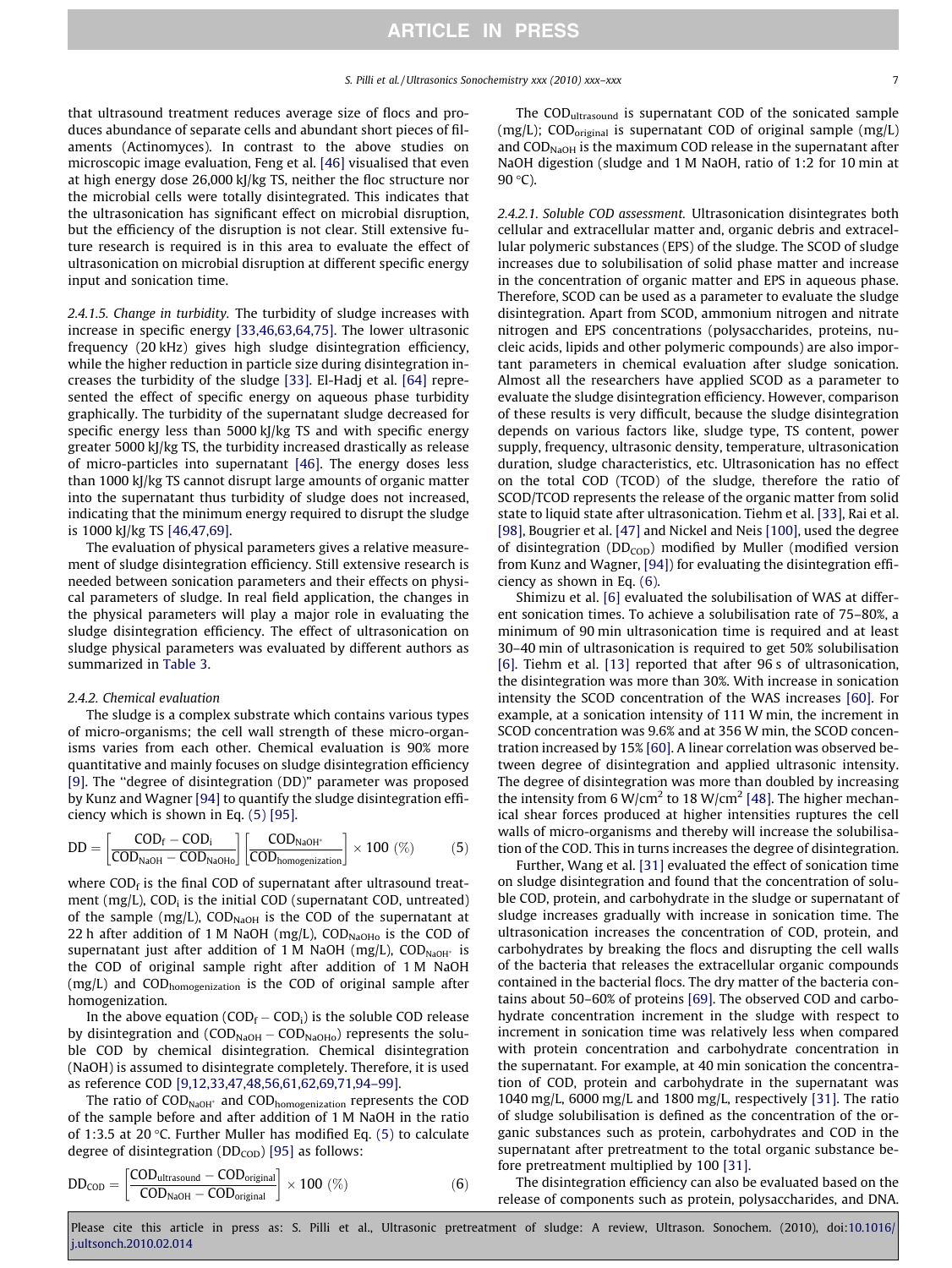<span id="page-7-0"></span>

| Sonication condition    |                                          |                                                 |                               | Physical parameters                  |                                                             |                                 |                                                                          |                      |                      |                            |                      |        | Reference Comments                                                                                        |  |
|-------------------------|------------------------------------------|-------------------------------------------------|-------------------------------|--------------------------------------|-------------------------------------------------------------|---------------------------------|--------------------------------------------------------------------------|----------------------|----------------------|----------------------------|----------------------|--------|-----------------------------------------------------------------------------------------------------------|--|
| Frequency Time<br>(kHz) | (min)                                    | Density<br>(W/mL)                               | Power<br>input                | Particle size<br>reduction $(\mu m)$ |                                                             | Settleability<br>$SVI$ (mL/g)   |                                                                          | <b>Turbidity NTU</b> |                      | Dewaterability<br>(CST)(s) |                      |        |                                                                                                           |  |
|                         |                                          |                                                 |                               | Initial                              | Final                                                       | Initial                         | Final                                                                    | Initial              | Final                | Initial                    | Final                |        |                                                                                                           |  |
| 31                      | (a) 0.49<br>(b) 1.6                      | <b>NA</b>                                       | 3.6 kW                        | 165                                  | (a) 135<br>$(b)$ 85                                         | NA                              | NA                                                                       | <b>NA</b>            | $\sf NA$             | NA                         | $\sf NA$             | $[13]$ | Particle size reduced with increase in<br>sonication time                                                 |  |
| $16 - 20$               | 7.2                                      | NA                                              | W min<br>$(a)$ 111<br>(b) 356 | <b>NA</b>                            | <b>NA</b>                                                   | <b>NA</b>                       | NA                                                                       | <b>NA</b>            | <b>NA</b>            | 766.1                      | (a) 852<br>$(b)$ 904 | [60]   | Dewaterability deteriorated with increase in<br>ultrasonication (US) intensity                            |  |
| 20                      | 120                                      | (a) 0.11<br>(b) 0.33                            | 0.110 kW                      | 98.9                                 | (a) 97.5<br>$(b)$ 4                                         | NA                              | <b>NA</b>                                                                | <b>NA</b>            | <b>NA</b>            | 197.4                      | (a) 188<br>(b) 304   | $[51]$ | Particle size reduced and dewaterability<br>deteriorated with increase in US density                      |  |
| 20                      | 20                                       | 0.33                                            | NA                            | 400                                  | 48                                                          | <b>NA</b>                       | <b>NA</b>                                                                | <b>NA</b>            | <b>NA</b>            | NA                         | NA                   | $[70]$ | Particle size reduced with increase in US<br>density                                                      |  |
| 20                      | $(a)$ 60<br>$(b)$ 3<br>(c) 6<br>$(d)$ 10 | NA                                              | 0.26 kW                       | 66.9                                 | $(a)$ 31.9<br>(b) 24.2<br>$(c)$ 18.1<br>$(d)$ 19.5          | 218                             | (a) 155 sonication NA<br>@ 39 kJ/L<br>$(b)$ 125 sonication<br>@ 156 kJ/L |                      | <b>NA</b>            | <b>NA</b>                  | NA                   | $[59]$ | The settleability of the sludge reduced with<br>increase in specific energy input                         |  |
| 20                      | 20                                       | (a) 2<br>$(b)$ 3<br>$(c)$ 4                     | 0.2 kW                        | 48 (primary<br>sludge)               | $(a)$ 16<br>$(b)$ 14<br>$(c)$ 12                            | <b>NA</b>                       | NA                                                                       | <b>NA</b>            | <b>NA</b>            | <b>NA</b>                  | NA                   | $[12]$ | The reduction of particle size is more in<br>secondary sludge than primary sludge at same<br>energy input |  |
|                         | 20                                       | (a) 2<br>$(b)$ 3<br>$(c)$ 4                     | $0.2$ kW                      | 48 (secondary<br>sludge)             | $(a)$ 10<br>(b) 7<br>(c) 6                                  | NA                              | NA                                                                       | NA                   | <b>NA</b>            | <b>NA</b>                  | NA                   |        |                                                                                                           |  |
| 20                      |                                          |                                                 | 0.225 kW                      | 31.99                                | (a) $19.6^1$<br>(b) $18.5^2$<br>(c) $17.6^3$<br>(d) $12.74$ | NA                              | <b>NA</b>                                                                | <b>NA</b>            | <b>NA</b>            | <b>NA</b>                  | NA                   | $[36]$ | Increasing the ultrasonication resulted in<br>smaller size particles                                      |  |
| 20                      | (a) 5<br>$(b)$ 30                        | 0.528                                           | $0.3 - 1.2$ kW                | <b>NA</b>                            | <b>NA</b>                                                   | <b>NA</b>                       | <b>NA</b>                                                                | <b>NA</b>            | <b>NA</b>            | 82                         | (a) 344<br>(b) 520   | $[52]$ | The dewaterability of the is deteriorated due to<br>sonication                                            |  |
| <b>NA</b>               | 30                                       | (a) 0.25<br>(b) 0.35<br>$(c)$ 0.50              | NA                            | <b>NA</b>                            | <b>NA</b>                                                   | (a) 140<br>$(b)$ 130<br>(c) 118 | $(a)$ 65<br>$(b)$ 85<br>$(c)$ 70                                         | <b>NA</b>            | <b>NA</b>            | <b>NA</b>                  | NA                   | $[62]$ | Increasing in ultrasonication density will<br>reduce the settleability of the sludge                      |  |
| 20                      | 240                                      | (a) 0.67<br>(b) 1.28<br>$(c)$ 2.2<br>$(d)$ 3.22 | 2.2 kW                        | 209 (2% TS)                          | $(a)$ 32.4<br>(b) 28.5<br>$(c)$ 22.6<br>$(d)$ 18.1          | NA                              | <b>NA</b>                                                                | <b>NA</b>            | <b>NA</b>            | NA                         | NA                   | $[56]$ | The particle size reduction is less at higher TS<br>content                                               |  |
|                         |                                          | (a) 0.44<br>(b) 1.03<br>(c) 1.87<br>$(d)$ 2.24  |                               | 217 (4% TS)                          | $(a)$ 185.1<br>$(b)$ 36.7<br>$(c)$ 33.4<br>$(d)$ 38.2       | NA                              | NA                                                                       | <b>NA</b>            | <b>NA</b>            | <b>NA</b>                  | NA                   |        |                                                                                                           |  |
| 30                      | (a) 2<br>$(b)$ 10                        | 0.012                                           | $0.05 - 0.4$ kW               | 65                                   | (a) 68<br>$(b)$ 41.2                                        | NA                              | <b>NA</b>                                                                | <b>NA</b>            | <b>NA</b>            | NA                         | NA                   | $[70]$ | The particle size reduction is more with<br>increase in sonication time                                   |  |
| 20                      | $\mathbf{1}$                             | (a) 0.18<br>(b) 0.33<br>$(c)$ 0.52              | 1.5 kW                        | 51                                   | (a) $29 - 38$<br>$(b) 19-29$<br>$(c) 15 - 21$               | <b>NA</b>                       | NA                                                                       | <b>NA</b>            | <b>NA</b>            | <b>NA</b>                  | NA                   | $[63]$ | Increase in sonication density resulted in more<br>particle size reduction                                |  |
| 28                      |                                          | <b>NA</b>                                       | kJ/L<br>(a) 600               | 85                                   | $\overline{4}$                                              | NA                              | <b>NA</b>                                                                | 35                   | 370                  | $50 - 55$                  | (a) 68<br>(b)7       | $[53]$ | The turbidity and particle size reduction<br>increased with increase in Power input                       |  |
| 20                      | <b>NA</b>                                | <b>NA</b>                                       | (b) 7200<br>0.07 kW           | 33.8                                 | 10-13.26                                                    | NA                              | NA                                                                       | <b>NA</b>            | With increase        |                            | Increased            | $[54]$ | Increasing the $E_s$ input the particle size                                                              |  |
| 20                      | 15                                       | (a) 0.18                                        | kW                            | 49                                   | $(a)$ 19                                                    | <b>NA</b>                       | NA                                                                       | <b>NA</b>            | of $E_s$<br>$\sf NA$ | <b>NA</b>                  | NA                   | [41]   | reduction<br>Increasing power input and sonication density                                                |  |
|                         |                                          | (b) 033<br>(c) 0.52                             | (a) 0.09                      |                                      | $(b)$ 13<br>(c)9                                            |                                 |                                                                          |                      |                      |                            |                      |        | resulted in more particle size reduction                                                                  |  |

S. Pilli et al. / Ultrasonics Sonochemistry xxx (2010) xxx–xxx

S. Pilli et al./Ultrasonics Sonochemistry xxx (2010) xxx-xxx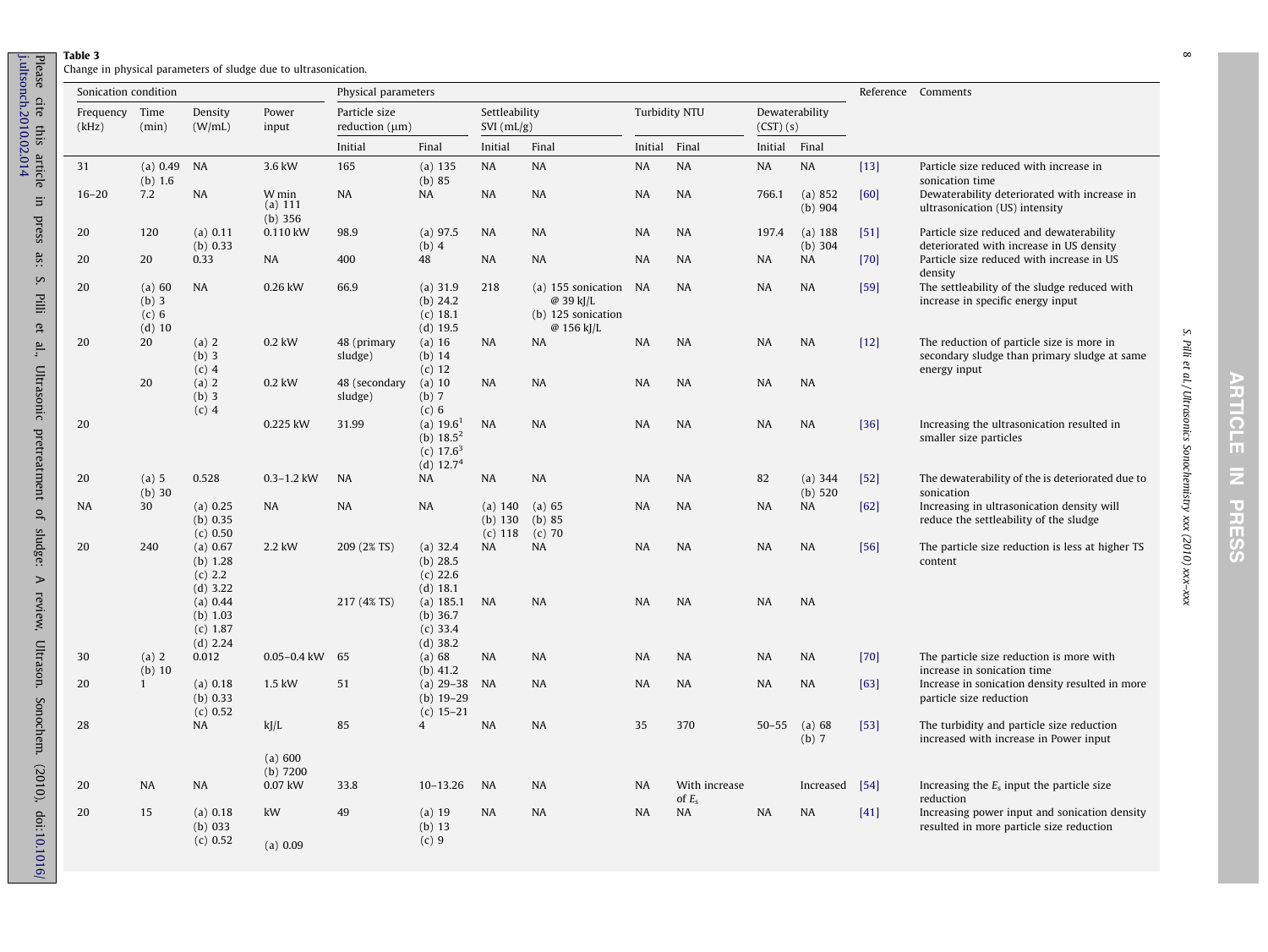|                                 | Similar observations as Show et al. [41]                  | With lower E <sub>s</sub> input the dewaterability of the<br>sludge increased, further increase in E <sub>s</sub> | deteriorated the sludge dewaterability                               | The turbidity and SVI increased with increase<br>in $E_s$ input |                                                         |                                                                                        |
|---------------------------------|-----------------------------------------------------------|-------------------------------------------------------------------------------------------------------------------|----------------------------------------------------------------------|-----------------------------------------------------------------|---------------------------------------------------------|----------------------------------------------------------------------------------------|
|                                 | $[64]$                                                    | $[55]$                                                                                                            |                                                                      | [66]                                                            |                                                         |                                                                                        |
|                                 | ≸                                                         |                                                                                                                   | (a) 83.1<br>(b) 89.6<br>(c) 112<br>(d) 259<br>(e) 873.4<br>(f) 673.4 | ₹                                                               |                                                         |                                                                                        |
|                                 | ≸                                                         | 94.2                                                                                                              |                                                                      | $\lessapprox$                                                   |                                                         |                                                                                        |
|                                 | ≸                                                         | $\lessapprox$                                                                                                     |                                                                      | (a) 770<br>(b) 1040<br>(c) 1520<br>(d) 1790                     |                                                         |                                                                                        |
|                                 | ≸                                                         | $\lessapprox$                                                                                                     |                                                                      | 171                                                             |                                                         |                                                                                        |
|                                 | ≸<br>≸                                                    | ₹<br>$\lessapprox$                                                                                                |                                                                      | (a) 118<br>(b) 81<br>(c) 47<br>(d) 26<br>171                    |                                                         |                                                                                        |
|                                 |                                                           | 88.4<br>61.29                                                                                                     |                                                                      |                                                                 |                                                         |                                                                                        |
|                                 | $\begin{array}{c} (a) 32 \\ (b) 24 \\ (c) 13 \end{array}$ | $\begin{pmatrix} a \\ b \end{pmatrix}$                                                                            |                                                                      | $\lessapprox$                                                   |                                                         |                                                                                        |
|                                 | 49                                                        | 94.75                                                                                                             |                                                                      | $\lessapprox$                                                   |                                                         | NA - not applicable or data not available; E <sub>s</sub> = specific energy, kJ/kg TS. |
| (b) 0.166<br>$\frac{1}{k}$ 0.26 | (a) $0.09$<br>(b) $0.166$<br>(c) $0.26$                   | $0.3 - 2$ kW                                                                                                      |                                                                      | $0.1$ kW                                                        |                                                         |                                                                                        |
|                                 | (a) $0.18$<br>(b) 033<br>(c) 0.52                         | Еš                                                                                                                | (a) 800<br>(b) 2200<br>(c) 4400<br>(d) 17,600<br>(e) 26,000          | ${\rm (f)}$ 35,000 ${\rm E_s}$                                  | $(d)$ 163,300<br>(a) 24,700<br>(b) 49,500<br>(c) 98,900 |                                                                                        |
|                                 |                                                           | ₹                                                                                                                 |                                                                      | ₹                                                               |                                                         |                                                                                        |
|                                 | 20                                                        | 20                                                                                                                |                                                                      | 20                                                              |                                                         |                                                                                        |

Ultrasonication disintegrates flocs, lysis the microbial cells, which results in release of EPS and other components. The release rate of these components is not the same during the ultrasonication [\[81\]](#page-17-0). The protein release was higher than polysaccharides and DNA. The rate of increase was more within 20 min of sonication and beyond this the release of proteins was slower [\[81\].](#page-17-0) A similar trend was observed with polysaccharides and DNA. The released DNA is denatured with increase in ultrasonication density (>0.528 W/mL). In addition, increasing sonication time increases the temperature of the bulk solution and thereby denatures the released DNA [\[81\]](#page-17-0).

Considering the performance of the disintegration and the energy input together, the optimum specific energy for sludge disintegration is 50 kJ/kg TS. A further increase in (>50 kJ/kg TS) specific energy may slow down the increment rate of protein, polysaccharides and DNA [\[81\]](#page-17-0). The ultrasound disintegration of sludge has been reported to increase the concentration of  $Ca^{+2}$  and  $Mg^{+2}$  into the aqueous phase. The rate of increase was higher initially and decreased with the time. The smaller particles of the sludge formed during the disintegration, absorbs the calcium and magnesium ions and decreases the concentration of  $Ca^{+2}$  and  $Mg^{+2}$  ions in the aqueous phase of the solution [\[81\]](#page-17-0).  $Ca^{+2}$  and Mg<sup>+2</sup> released during the sonication are linked to biopolymers (protein).

The effect of total solids concentration on degree of disintegration was evaluated by Nels et al. [\[48\]](#page-16-0). Increase in TS, the solubilisation of SCOD increased leading to an optimum, beyond which solubilisation of SCOD decreased due to attenuation effect [\[12,48\]](#page-16-0). For example, the SCOD has increased from 1000 mg/L to 1800 mg/L, 4000 mg/L, 5800 mg/L and 3200 mg/L at the TS content of 0.98%, 1.7%, 2.6% and 3.6% w/v, respectively [\[66\]](#page-17-0). Higher solids in the liquid produces more cavitation sites and more hydro-mechanical shear forces due to implosion of more bubbles formed, and beyond the optimum concentration the homogeneous distribution of the acoustic waves are disrupted by absorption effects [\[48\]](#page-16-0). The degree of disintegration is lower at higher specific input, therefore the effect of ultrasonic density is more significant than specific energy input (a contradictory statement when compared with previous studies, saying that specific energy is more important than ultrasonication density for higher sludge disintegration) [\[62,97\]](#page-17-0).

The protein concentration in the supernatant increases with increase in specific energy input at all TS content [\[66\]](#page-17-0). The increase of protein concentration in the supernatant was higher initially and decreased with prolong sonication [\[66\].](#page-17-0) At higher TS content the protein release was deteriorated due to the decreasing cavitational effect in the sludge. Show et al. [\[41\]](#page-16-0) evaluated the effect on SCOD solubilisation with increase in ultrasonication density and TS content of the sludge. The release of SCOD in the supernatant increased with increase in ultrasonication density. At constant energy input, the optimum TS concentration range lies between 2.3% and 3.2%. To evaluate the optimal solid content range, the ultrasound disruption index  $D$  (a relationship between the disruption efficiency and the solids content) is proposed which can be calculated as:

$$
D = \gamma(S/E) \tag{7}
$$

where  $D$  is the ultrasound disruption index,  $S$  (mg/L) is the SCOD released in the supernatant by disruption, E (kW h/kg DS) is specific energy consumption to sonicate 1 kg dry solids of the sludge and S/E is the slope for SCOD versus specific energy input and  $\gamma$  is the correlation coefficient relative to sonication density,  $\gamma$  is regarded as 1 [\[41\].](#page-16-0)

A new parameter, kW h/kg SCOD, has been introduced to evaluate the degree of disintegration which considers sludge characteristics and lysis efficiency [\[92\].](#page-17-0) Evaluating the ultrasonication of sludge with the new index parameter, the optimum operational parameters are TS in the range of 20–30 g/L, sound intensity of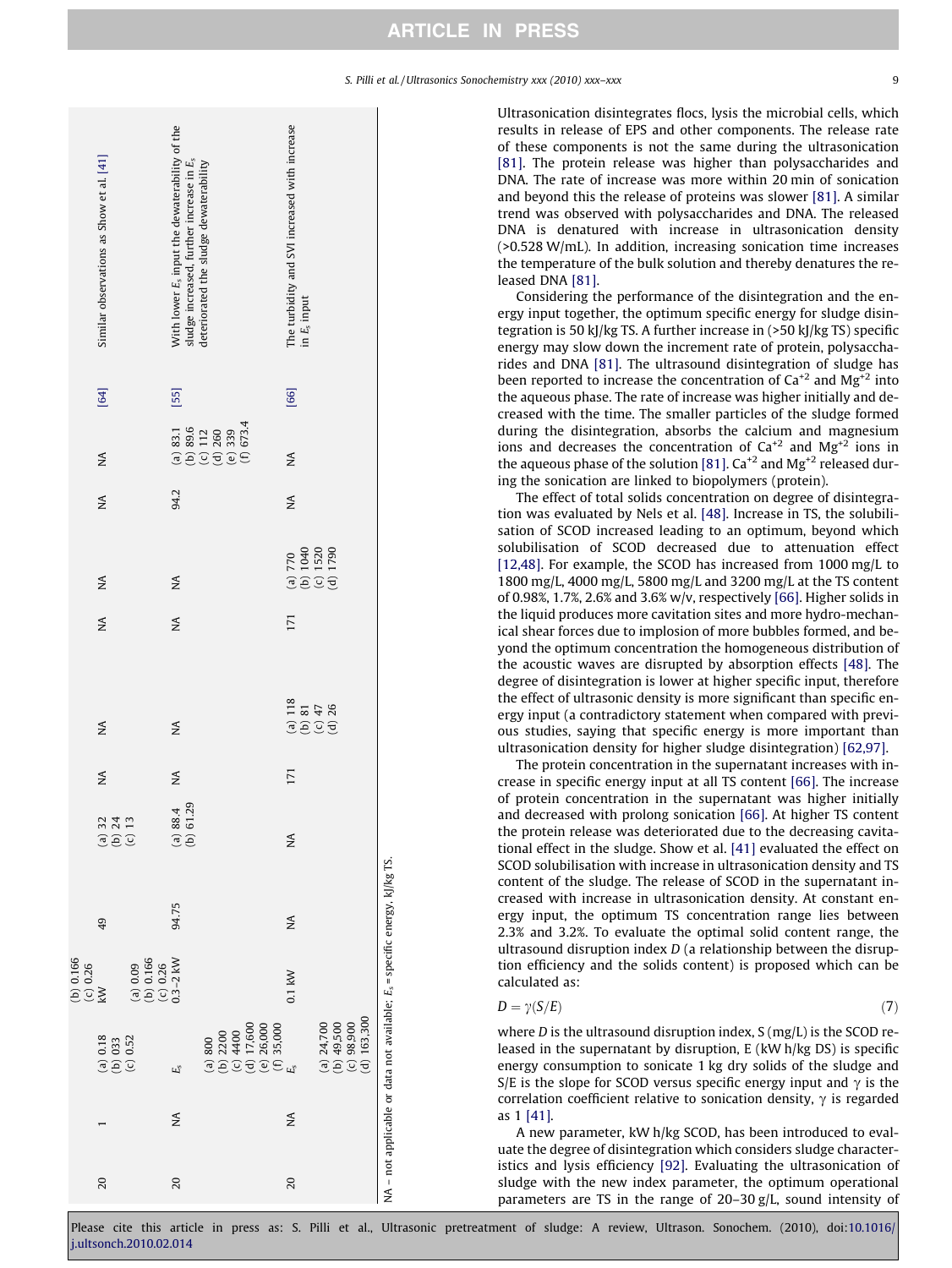158–251 W/cm<sup>2</sup> and sonication time of 5–15 min [\[92\].](#page-17-0) A positive correlation ( $R = 0.993$ ,  $P < 0.01$ ) between SCOD and the applied energy dosage was observed by Feng et al. [\[46\]](#page-16-0). The optimum value for complete disintegration was not found as the soluble COD went on increasing with increase in specific energy input (even at 26,000 kJ/kg TS) [\[46\].](#page-16-0)

Tiehm et al. [\[33\]](#page-16-0) evaluated the effect of ultrasound frequency, specific energy input and theoretical resonant cavitation bubble size on the degree of sludge disintegration. With increase in frequency the degree of disintegration decreased gradually ( $DD<sub>CD</sub> = 80%$  at 41 kHz and  $DD<sub>CD</sub> = 7%$  at 3217 kHz). The effect of bubble radius on degree of disintegration was calculated by considering the equation  $R_r \approx 3.28 f_r^{-1}$ , where  $R_r$ is the resonant bubble radius in mm and  $f_r$  is the resonance frequency in kHz [\[101\]](#page-17-0). The degree of the disintegration increases logarithmically with the bubble radius  $(>4 \mu m)$  [\[33\].](#page-16-0)

The effect of input power and the temperature rise of the bulk solution were evaluated by Chu et al. [\[61\]](#page-17-0) and it was observed that with an increase in power level from 0.11 W/mL to 0.33 W/mL at 120 min sonication, the total COD solubilised was 2% and 20% in the supernatant, respectively. At power level of 0.33 W/mL, the ratio of BOD/TCOD increased from 66% to 80% [\[61\]](#page-17-0).

Considering the effect of ultrasonication on temperature, sufficient results are not available to justify an effect. The rise in temperature will leads to higher saturated vapour pressure, which will make it harder for the vapour bubble to collapse and thus decreases the intensity of cavitation [\[88\],](#page-17-0) and hence the disintegration efficiency. Huan et al. [\[88\]](#page-17-0) evaluated the effect of temperature on ultrasonication of sludge. The temperature of sludge increases with increase in sonication time and increases the efficiency of ultrasonication. For example, at 4 W/mL-1 min sonication with (kept at 20 $\degree$ C) and without temperature control the percentage degree of disintegration was 9% for both the cases, but at 0.8 W/mL-5 min sonication, the percentage degree of disintegration was more for the uncontrolled sample (27%). For the control sample the degree of disintegration was 23%.

The effect of temperature in the bulk solution was evaluated at different power level. With increase in power level and sonication time, the temperature of the bulk solution increased gradually which resulted in an increase in the SCOD/COD ratio [\[61\]](#page-17-0). The effect of ultrasonic density on sludge disintegration was evaluated [\[62\]](#page-17-0). A low disintegration was observed due to increase in the temperature of the sludge to 65  $\degree$ C in 1 h. With ultrasound density of 0.768 W/mL, the SCOD of the sludge increased from 52 mg/L to 2581 mg/L, 7509 mg/L and 8912 mg/L in 5 min, 15 min and 20 min, respectively [\[62\]](#page-17-0). The SCOD solubilisation rate decreased with longer sonication time.

The effect of high power and short retention time and low power and long retention time on sludge disintegration was evaluated by Gronroos et al. [\[97\]](#page-17-0) and found no difference on SCOD released. Therefore, the optimization of the ultrasonication energy consumption is necessary for a favourable degree of disintegration. The degree of disintegration increased with an increase in dry solids (DS) content of the sludge due to the higher concentration of microbes that could be disrupted. However, the optimum DS will vary for every reactor configuration, so as to enable ultrasonic wave propagation and cell disruption. The factors limiting to achieve a maximum DS value are reactor size, transducer type, viscosity of the sludge, temperature of the sludge and polymer concentration (if polymers are added) [\[97\].](#page-17-0) Based on the transmutative power function model, it was concluded that power index of the sonication time was higher than that of the sonication energy density, i.e., low density and long sonication time was more efficient than the high density and less time [\[88\]](#page-17-0). The transmutative power function model was derived by assuming that the ultrasonic sludge disintegration as the dependent variable and its increase

slows down gradually with sonication time or ultrasonication density. Generally ultrasonic sludge disintegration lies between 0 and 1. The model was expressed as:

$$
DD_{\rm COD} = 1 - (1/1 + kC^{l}E^{m}t^{n})
$$
\n(8)

where C is the sludge concentration  $(g/L)$ ; E is the ultrasonic density (W/mL); t is the sonication time (min); l, m and n are the indices of the sludge concentration, ultrasonication density and sonication time, respectively; k is the reaction rate constant depending on the ultrasonic reactor.

The solubilisation effect during in the ultrasonication in the primary and secondary sludge was evaluated [\[12\]](#page-16-0). The solubilisation of SCOD was higher in the secondary sludge (SCOD increased 4 times in the primary sludge and 7.7 times in the secondary sludge) and linear correlation was observed between SCOD and sonication time for primary and secondary sonicated sludge [\[12\].](#page-16-0) The SCOD solubilisation increases with increase in sonication densities, that is, the SCOD increased by 1.2 times, 2.3 times and 4.8 times at 2 W/mL, 3 W/mL and 4 W/mL, respectively, at the same specific energy input [\[12\].](#page-16-0) Bougrier et al. [\[47\]](#page-16-0) evaluated the effect of specific energy (kJ/kg TS) on COD solubilisation. With increase in specific energy input the SCOD increased. The rate of solubilisation was higher initially between specific energy of 0–8000 kJ/kg TS, beyond which increase in specific energy reduces the rate of total solid solubilisation [\[47\].](#page-16-0) The soluble COD ratio (SCOD/TCOD) increased from 4% to 32% with increase in specific energy from 0 kJ/kg to 10,000 kJ/kg TS, and the optimum solubilisation occurred at a specific energy of 10,000 kJ/kg TS [\[47\].](#page-16-0)

2.4.2.1.1. Kinetic model for ultrasonic sludge disintegration. The effect of sonication parameters and sludge characteristics on SCOD solubilisation is evaluated by developing the kinetic model. The SCOD is assumed as dependent variable and sludge concentration, pH, ultrasonic intensity, ultrasonication time and ultrasonic density as independent variables [\[49\]](#page-16-0). The SCOD solubilisation rate and percentage degree of disintegration can be calculated as:

$$
\frac{d(SCOD+)}{dt} = k \tag{9}
$$

$$
\frac{d(SCOD\%)}{dt} = u \tag{10}
$$

where 'k' and 'u' are given as:  $k = k_0[I]^{\alpha}[pH]^{\beta}[D]^{\gamma}[C]^{\delta}$  and  $u =$  $u_0[I]^\varphi[{\rm pH}]^\nu[D]^{\lambda}[C]^\theta$ . '*I*' is the ultrasonication intensity, '*D*' the ultrasonic density, 'C' is sludge concentration.  $\alpha$  and  $\varphi$  are the influence indexes for ultrasonic density,  $\beta$  and  $\nu$  are the influence indexes of pH,  $\lambda$  and  $\gamma$  are the influence indexes for sludge concentration,  $\delta$ and  $\theta$  are the influence indexes for the sludge concentration,  $k_0$ and  $u_0$  are the intrinsic kinetics constants and are related to reaction temperature as follows:

where 
$$
k_0
$$
 and  $u_0$  is defined as  $k_0 = A \exp\left(\frac{-\Delta E_a}{RT}\right)$  (11)

The kinetic model can be analysed using multivariable linear regression method. Wang et al. [\[49\]](#page-16-0) showed that magnitude of each parameter on SCOD solubilisation can be arranged in the order of: sludge pH > sludge concentration > ultrasonication intensity > ultrasonic density.

The sonication time has a large effect on biomass inactivation efficiency. It is observed that the biomass inactivation occurs after 10 min of sonication [\[56\]](#page-17-0). Similarly, Chu et al. [\[61\]](#page-17-0) has reported at 20 min sonication biomass inactivation using low sonication density. The above two studies reveal that inactivation of sludge is dependent on the ultrasonication density. Further, Zhang et al. [\[56\]](#page-17-0) observed following linear relations between the degree of sludge disintegration and cell lysis with increase in ultrasonication density in the range of 0.1–1.5 W/mL.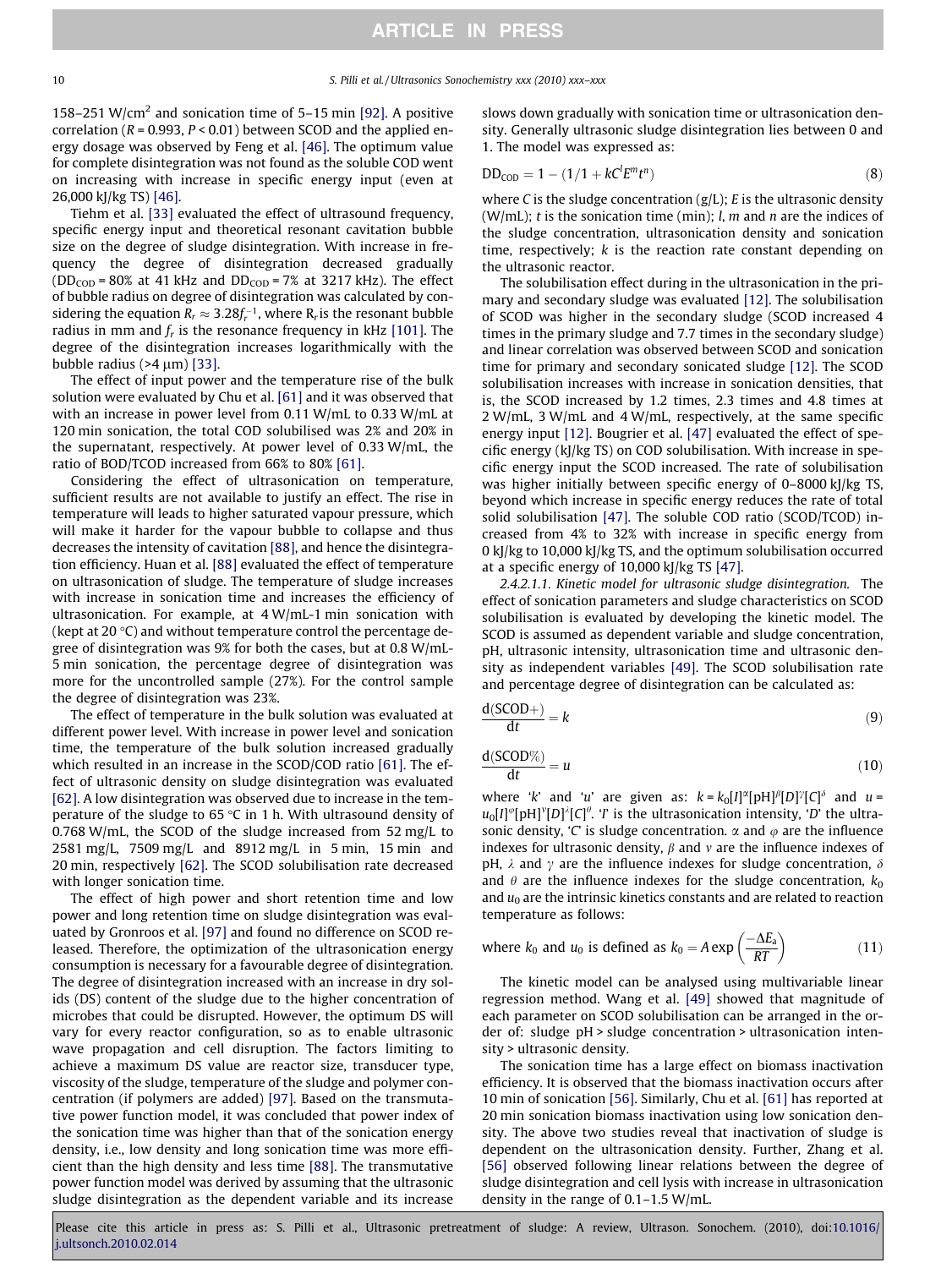$DD_{\text{con}}(\%) = 38.7 \times$  ultrasonication density  $(W/\text{mL})$  (12)

$$
Nucleic acids (mg/L) = 81 + 523 \times power density (W/mL) (13)
$$

The disintegration of sludge by ultrasonication results in increase of SCOD, supernatant protein and nucleic acids concentration [\[56\].](#page-17-0) The reported increase rate of supernatant protein and nucleic acids concentration is linear and can be expressed as follows:

Nucleic acids concentration  $(mg/L)$ 

 $= 15 + 114 \times$  sonication time (min) (14)

 $DD_{\text{COD}}$  (%) = 1.2  $\times$  sonication time (min) (15)

SS reduction  $\left(\% \right) = 0.875 \times$  sonication time (min) (16)

Evaluating the effect of disintegration and VS reduction, Zhang et al. [\[56\]](#page-17-0) observed that VS reduction and degree of disintegration overlaps, which implies that these two parameters are interchangeable. The VS and COD represents the organic matter of the sludge, therefore the increase of the supernatant organic can be correlated with the VS reduction [\[56\]](#page-17-0). The degree of disintegration increases with increase in specific energy. At  $E_s = 10,800 \text{ kJ/L}$ , the ratio of SCOD/TCOD has increased from 9% to 62%. Similarly, an increment in  $DD_{\text{COD}}$  of 80% at specific energy input of 4000 kJ/L has been reported [\[63\].](#page-17-0) Nels et al. [\[48\]](#page-16-0) observed a maximum of 32% increment in DD<sub>COD</sub> at  $E_s$  of 12,000 kJ/kg with dry solids (DS) content of 34.4 g/kg of WAS. Khanal et al. [\[102\]](#page-17-0) have reported that optimum power input for the highest SCOD release is 35 kJ/g TS or at 3% TS content.

2.4.2.2. Protein assessment. Proteins are important building block of the bacteria that are responsible for many different functions in the living cell, for example, proteins that catalyze chemical and biochemical reactions within living cell and outside. In WAS, about 70–80% of the extracellular organic carbon is in the form of proteins and saccharides [\[103–107\]](#page-17-0). Wang et al. [\[62\]](#page-17-0) have done the quantification of sludge disintegration (particularly WAS) by protein measurement. Akin et al. [\[66\]](#page-17-0) measured the coefficient of determination ( $R^2$ ) for protein increase ( $\Delta_{\rm protein}$ ), DD<sub>COD1</sub> and  $DD<sub>SCOD2</sub>$  with respect to biogas yield ( $\Delta<sub>biogas</sub>$ ), which are used to evaluate the sludge disintegration. For example, the combined coefficients of 0.97 for  $\Delta_{\text{protein}}/\Delta_{\text{biogas}}$  were higher than that of 0.54 for  $DD_{\text{COD1}}/ \Delta_{\text{biogas}}$ , and 0.83 for  $DD_{\text{SCOD2}}/ \Delta_{\text{biogas}}$ .

Wang et al. [\[81\]](#page-17-0) examined the release of protein in aqueous phase at different sonication times. The protein concentration has been found more predominant than DNA and polysaccharide in the aqueous phase of the sonicated sludge. The rate of release of protein was very high during the initial 20 min of sonication, while polysaccharide and DNA concentration dropped after 20 min of sonication. Feng et al. [\[46\]](#page-16-0) have observed that the protein concentration increases with increase in energy input. An increment of 97% in the protein concentration was observed at energy input of 26,000 kJ/kg TS. Further, with high energy input the concentration of proteins is observed to increase. However, the protein measurement is not common and the calculation of ultrasound disintegration efficiency by protein measurement is not yet well accepted. Therefore, COD measurement will continue to measure the ultrasound disintegration efficiency due to its simplicity and easiness in daily operation.

2.4.2.3.  $NH<sub>3</sub>$  assessment. Ultrasonication increases organic nitrogen and ammonia concentration in sludge samples [\[9,46,47,51\].](#page-16-0) Therefore,  $NH<sub>3</sub>$  assessment can also be used to evaluate the degree of disintegration. Bougrier et al. [\[47\]](#page-16-0) evaluated the effect of sonication on organic nitrogen solubilisation. At a specific energy of 15,000 kJ/kg TS, the organic nitrogen solubilisation is 40% and the maximum solubilisation occurs at a specific energy input of 10,000 kJ/kg TS [\[47\].](#page-16-0) With the increase of specific energy input and TS content of WAS, the release of ammonia nitrogen concentration increases [\[108\]](#page-17-0). The total nitrogen solubilisation increased linearly with increase in specific energy above 3600 kJ/kg TS, and a solubilisation of 19.6% was achieved at specific energy input of 108,000 kJ/kg TS [\[109\]](#page-17-0). The ammonia-N concentration increases due to the disintegration of bacterial cells and release of intracellular organic nitrogen into the aqueous phase, which is subsequently hydrolyzed to ammonia [\[51\].](#page-16-0)

Feng et al. [\[46\]](#page-16-0) have observed the changes in ammonium nitrogen and nitrogen concentration after ultrasonication at different specific energy input. The nitrate nitrogen concentration increased at ultrasonication energies higher than 5000 kJ/kg TS, while the increase of nitrate nitrogen concentration was smaller than ammonium nitrogen at similar conditions due to generation of hydroxyl radicals through acoustic cavitation [\[46,52\]](#page-16-0). Further the disintegration of organic nitrogen from non-biological debris is also an important contribution to ammonia nitrogen. The correlation between nitrogen data and subsequent anaerobic digestion test are required to understand the effect of ultrasonication and the release of ammonia in aqueous phase. At present, convincing conclusions are not yet reported to evaluate the disintegration efficiency of the sludge by ultrasonication [\[9\].](#page-16-0) The quantification of chemical parameters by various authors is tabulated in [Table 4](#page-11-0).

2.4.2.4. Biological evaluation. The ultrasonication disrupts the flocs and breaks-up the cell wall of bacteria. The breakdown of bacterial cell walls by disruption can be assessed by using biological utilization tests. Considerable amount of the WAS contains aerobic and facultative bacteria. The oxygen utilization rate (OUR) is used to characterise the microbiological activity. For example, if the OUR = 0, then all the bacterial cells are disrupted and the degree of disintegration is 100%. Thus, effectiveness of sludge disintegration by ultrasonication can be measured by OUR measurement. The term degree of inactivation ( $DD<sub>OUR</sub>$ ) was introduced by Rai et al. [\[98\],](#page-17-0) which is similar to  $DD_{\text{COD}}$  for evaluating the degree of disintegration. The  $DD<sub>OUR</sub>$  is calculated using the expression of Eq. (17).

$$
DD_{\text{OUR}}(\%) = \left[1 - \frac{\text{OUR sonicated}}{\text{OUR original}}\right] \times 100\tag{17}
$$

where OUR<sub>sonocated</sub> is the oxygen uptake rate of sonicated sludge, OURoriginal is the oxygen uptake rate of the original sample (without sonication), and OUR can be represented by Eq. (18).

$$
OUR = -\frac{d[O_2]}{dt} \tag{18}
$$

The  $DD<sub>OUR</sub>$  have been observed to increase rapidly with increase in specific energy input up to 40 kJ/g TS, beyond which it retards the DD<sub>OUR</sub> increase rate [\[98\].](#page-17-0) Chu et al. [\[61\]](#page-17-0) used the heterotrophic plate count and oxygen utilization rate (OUR) to evaluate ultrasound disintegration efficiency. With increase in sonication time, the survival ratio (ratio of viable bacteria density levels after sonication to those of original sample) of the heterotrophic bacteria decreased. For example, the survival ratio reached a value of 44% for heterotrophic bacteria and 3% for total coliform at a sonication density of 0.33 W/mL for 120 min. With increase in specific energy input, the specific oxygen uptake rate (SOUR) increases and reaches an optimum; beyond which increase in specific energy decreases the SOUR of the sludge exponentially due to inactivation of microbes [\[51,61,88\].](#page-16-0)

At low ultrasonic densities, the floc gets disrupted, but the cell lysis does not occur, so the SOUR increases initially. A maximum of 65% degree of inactivation was observed by Akin et al. [\[66\]](#page-17-0), and the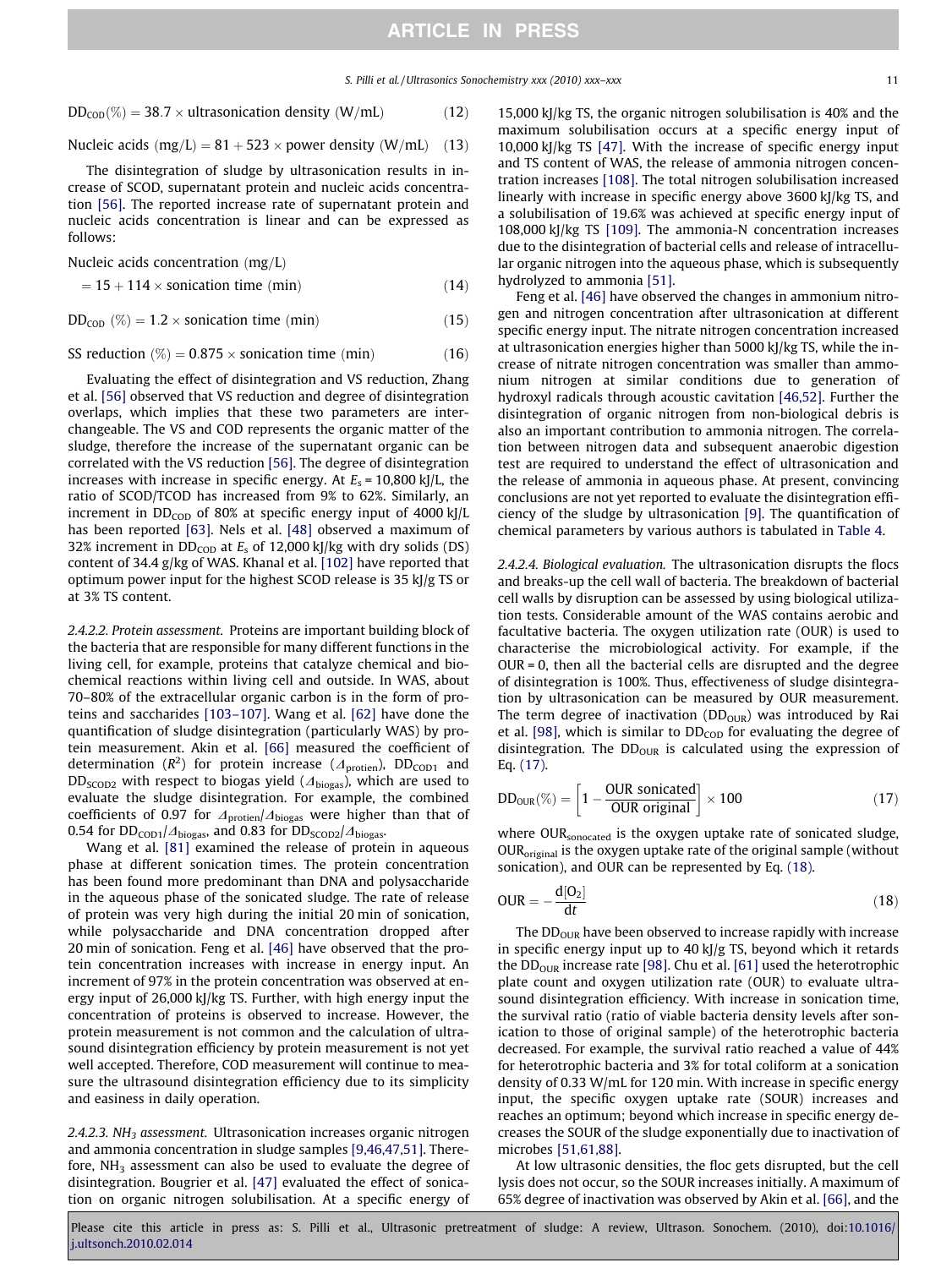<span id="page-11-0"></span>

| Table 4                          |
|----------------------------------|
| Ouantification of chemical paran |

| No.            | Sludge     | <b>TS</b>                                             | Ultrasonic              | $S_E$ input/                                                                 | Time (min)                                   | Chemical parameters |                                                                   |              |                                                            |                |                                              |                |              | Reference |
|----------------|------------|-------------------------------------------------------|-------------------------|------------------------------------------------------------------------------|----------------------------------------------|---------------------|-------------------------------------------------------------------|--------------|------------------------------------------------------------|----------------|----------------------------------------------|----------------|--------------|-----------|
|                |            |                                                       | density or<br>intensity | frequency                                                                    |                                              | % COD               | DD (%)                                                            | SCOD (mg/L)  |                                                            | Protein (mg/L) |                                              | (%) Nitrogen   |              |           |
|                |            |                                                       |                         |                                                                              |                                              | solubilisation      |                                                                   | Initial      | Final                                                      | Initial        | Final                                        | solubilisation |              |           |
| $\overline{1}$ | MS         | <b>NA</b>                                             | <b>NA</b>               | <b>NA</b>                                                                    | 1.6                                          | NA                  | 30                                                                | 630          | 2270                                                       | <b>NA</b>      | NA                                           | $\sf NA$       | NA           | $[13]$    |
| 2              | WAS        | NA                                                    | NA                      | NA                                                                           | 90                                           | $75 - 80$           | NA                                                                | NA           | NA                                                         | <b>NA</b>      | NA                                           | <b>NA</b>      | <b>NA</b>    | [6]       |
| $\sqrt{3}$     | WAS        | $6 - 7%$                                              | 111 W min               | NA                                                                           | <b>NA</b>                                    | NA                  | <b>NA</b>                                                         | 1509         | 1654                                                       | NA             | NA                                           | NA             | NA           | $[60]$    |
|                | WAS        |                                                       | 356 W min               | NA                                                                           | NA                                           | NA                  | <b>NA</b>                                                         | 1509         | 1755                                                       | <b>NA</b>      | NA                                           | NA             | <b>NA</b>    |           |
| $\overline{4}$ | WAS        | $3.3 - 4%$                                            | NA                      | $\sf NA$                                                                     | $(a)$ 10<br>$(b)$ 20<br>$(c)$ 30<br>$(d)$ 40 | NA                  | $\sf NA$                                                          | 60           | (a) 280<br>(b) 520<br>(c) 900<br>$(d)$ 1080                | 110            | (a) 1200<br>(b) 3000<br>(c) 5500<br>(d) 6000 | NA             | <b>NA</b>    | $[31]$    |
| 5              | SAS        | 2.3%                                                  | <b>NA</b>               | $\sf NA$                                                                     | $\mathbf{1}$                                 | 90                  | NA                                                                | 100          | 10,000                                                     |                | NA                                           | NA             | <b>NA</b>    | $[110]$   |
| $\,6\,$        | <b>WAS</b> | 2.59%                                                 | 1.8 W/cm <sup>2</sup>   | kHz<br>$(a)$ 41<br>(b) 207<br>(c) 360<br>(d) 616<br>$(e)$ 1068<br>$(f)$ 3217 | 240                                          | NA                  | (a) 80<br>$(b)$ 47<br>$(c)$ 25<br>$(d)$ 15<br>$(e)$ 10<br>$(f)$ 7 | NA           | <b>NA</b>                                                  | NA             | <b>NA</b>                                    | $\sf NA$       | <b>NA</b>    | $[33]$    |
|                | <b>WAS</b> | 2.59%                                                 | 1.8 W/cm <sup>2</sup>   | NA                                                                           | (a) 7.5<br>$(b)$ 30<br>$(c)$ 60<br>(d) 150   |                     | (a) 0.0<br>$(b)$ 4.7<br>(c) 13.1<br>$(d)$ 23.1                    | NA           | $\sf NA$                                                   | <b>NA</b>      | <b>NA</b>                                    | NA             | NA           |           |
| $\overline{7}$ | <b>WAS</b> | $38$ g/L                                              |                         |                                                                              | 120                                          | 18.4                |                                                                   | 2250         | 5000                                                       | <b>NA</b>      | NA                                           | <b>NA</b>      | <b>NA</b>    | [111]     |
| 8              | AS         |                                                       | 68.4 W/cm <sup>2</sup>  | 160 kJ/L                                                                     | NA                                           | NA                  | $9 - 20$                                                          |              |                                                            | <b>NA</b>      | NA                                           | <b>NA</b>      | <b>NA</b>    | $[59]$    |
| 9.             | ${\sf ES}$ | 2.45%                                                 | 1.25 W/mL               | kJ/kg TS<br>$(a)$ 3000<br>(b) 14,900                                         | NA                                           | NA                  |                                                                   | 1300         | (a) 2600<br>$(b)$ 4050                                     | <b>NA</b>      | NA                                           | NA             | <b>NA</b>    | $[94]$    |
| 9.             | WAS        | 0.48%                                                 |                         | kJ/kg TS<br>$(a)$ 8000<br>(b) 24,000<br>$(c)$ 40,000<br>(d) 64,000           | <b>NA</b>                                    | NA                  | (a) 4.2<br>(b) 8<br>$(c)$ 10<br>$(d)$ 25                          | NA           | <b>NA</b>                                                  | <b>NA</b>      | NA                                           | NA             | NA           | $[91]$    |
| 10             | PS         | $\%$                                                  | 4 W/mL                  | NA                                                                           | 20                                           | $\sf NA$            | NA                                                                | 1020<br>1020 | 3980<br>$(a)$ 2700<br>(b) 3000                             | <b>NA</b>      | NA                                           | NA             | <b>NA</b>    | $[12]$    |
|                |            | (a) 0.98<br>(b) 1.7<br>$(c)$ 2.6<br>$(d)$ 3.6         |                         |                                                                              |                                              |                     |                                                                   |              | $(c)$ 4300<br>(d) 5600                                     |                |                                              |                |              |           |
|                | SS         | %<br>(a) 1.02<br>(b) 1.65<br>$(c)$ 2.88<br>$(d)$ 3.75 | 4 W/mL                  | NA                                                                           | 20                                           | NA                  | NA                                                                | 670<br>670   | 5260<br>$(a)$ 4260<br>(b) 6800<br>$(c)$ 9000<br>$(d)$ 4400 | <b>NA</b>      | <b>NA</b>                                    | $\sf NA$       | <b>NA</b>    |           |
| 11             | WAS        | 1.85%                                                 | NA                      | kJ/kg TS                                                                     |                                              | (a) 8               | $(a)$ 14                                                          | NA           | NA                                                         | <b>NA</b>      | NA                                           | NA             | NA           | $[36]$    |
|                |            |                                                       |                         | (a) 1000<br>(b) 15,000                                                       |                                              | $(b)$ 35            | $(b)$ 55                                                          |              |                                                            |                |                                              |                |              |           |
|                | <b>WAS</b> | 1.85%                                                 | NA                      | kJ/kg TS                                                                     | NA                                           | NA                  | NA                                                                | NA           | NA                                                         | NA             | NA                                           | TKNs/TKN       | $N-NH4+/TKN$ |           |

ARTICLE IN PRESS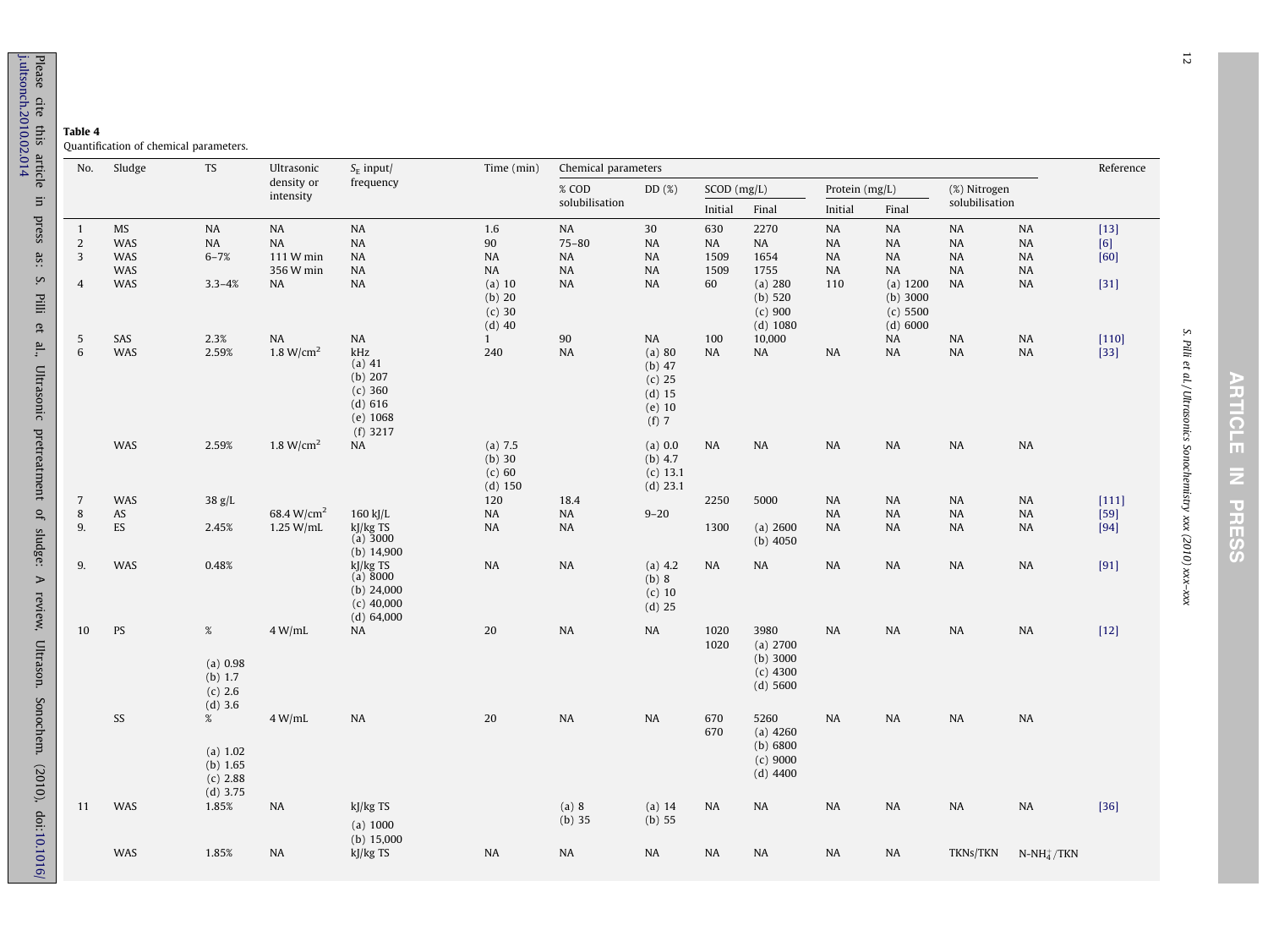| 12<br>13 | WAS<br>WAS    | 2.6%<br>3%                     | 5-18 W/cm <sup>2</sup><br>$0.768$ W/mL | (e) 6951<br>$(f)$ 14,547<br><b>NA</b><br>NA                                                              | 1.06<br>(a) 5                                            | $\sf NA$<br>NA    | $7.5 - 18$<br>NA                             | NA<br>52    | NA<br>(a) 2581                                                                      | NA<br>38.8                             | NA<br>(a) 800                                                                  | $(e)$ 29.4<br>$(f)$ 44.7<br><b>NA</b><br>NA | $(e)$ 11.3<br>$(f)$ 18.2<br>$\sf NA$<br>NA                                                  | $[37]$<br>$[93]$ |
|----------|---------------|--------------------------------|----------------------------------------|----------------------------------------------------------------------------------------------------------|----------------------------------------------------------|-------------------|----------------------------------------------|-------------|-------------------------------------------------------------------------------------|----------------------------------------|--------------------------------------------------------------------------------|---------------------------------------------|---------------------------------------------------------------------------------------------|------------------|
|          |               |                                |                                        |                                                                                                          | $(b)$ 15<br>$(c)$ 20                                     |                   |                                              |             | (b) 7509<br>(c) 8912                                                                |                                        | (b) 2300<br>$(c)$ 3300                                                         |                                             |                                                                                             |                  |
| 14       | BS            | NA                             | 0.5 W/mL                               |                                                                                                          | $(a)$ 10<br>$(b)$ 15<br>$(c)$ 20<br>$(d)$ 30             | $\sf NA$          | $(a)$ 18<br>$(b)$ 23<br>$(c)$ 26<br>$(d)$ 30 | 410         | (a) 1100<br>(b) 1700<br>$(c)$ 2700<br>$(d)$ 3250                                    | 400                                    | (a) 1800<br>(b) 2200<br>(c) 2400<br>$(d)$ 2700                                 | <b>NA</b>                                   | $\sf NA$                                                                                    | $[45]$           |
| 15<br>16 | ES<br>WAS     | NA<br>$\%$<br>(a) 2<br>$(b)$ 4 | NA<br>NA                               | $1.15 \times 10^5$ kJ/kg MLVSS<br>5 kW s/g TS                                                            | $\sf NA$                                                 | 44.7<br>NA        | $\sf NA$<br>$\sf NA$                         | 166<br>1.80 | 10,260<br>(a) 2.4<br>(b) 3.2<br>(c) 1.8                                             | 70<br>$(a)$ NA<br>(b) 0.08<br>(c) 0.06 | 4701<br>(a) NA<br>(b) 0.80<br>(c) 0.44                                         | NA<br><b>NA</b>                             | NA<br>NA                                                                                    | $[92]$<br>$[56]$ |
| 17       | SS            | (c) 6<br>2.47%                 | W/mL<br>(a) 0.18<br>(b) 0.33           | <b>NA</b>                                                                                                | $\mathbf{1}$                                             | <b>NA</b>         | <b>NA</b>                                    | 523         | (a) 723<br>(b) 890<br>$(c)$ 1002                                                    | NA                                     | NA                                                                             | <b>NA</b>                                   | NA                                                                                          | $[63]$           |
| 18       | Sewage sludge | $30.48$ g/L                    | (c) 0.52<br>NA                         | kJ/kg TS<br>(a) 5000                                                                                     |                                                          | (a) 6<br>$(b)$ 16 | $(a)$ 12<br>$(b)$ 31                         | NA          | NA                                                                                  | NA                                     | NA                                                                             | NA                                          | NA                                                                                          | $[53]$           |
| 19       | WAS           | $2\%$                          | NA                                     | (b) 1500<br>kW s/g TS<br>(a) 1.7<br>(b) 5.09<br>$(c)$ 10.19<br>$(d)$ 20.37<br>$(e)$ 40.75                | $(a)$ 10<br>$(b)$ 30<br>$(c)$ 60<br>$(d)$ 120<br>(e) 240 | NA                | $\sf NA$                                     | 126         | (a) 3800<br>(b) 5917<br>$(c)$ 7800<br>(d) 8300<br>$(e)$ 12,200                      | 242                                    | (a) 700<br>$(b)$ 950<br>$(c)$ 1449<br>$(d)$ 1948                               | NA                                          | NA                                                                                          | $[40]$           |
|          | WAS           | 4%                             | NA                                     | kW s/g TS<br>(a) 0.53<br>(b) 1.59<br>$(c)$ 3.18<br>(d) 6.36<br>$(e)$ 12.73                               | $(a)$ 10<br>$(b)$ 30<br>$(c)$ 60<br>$(d)$ 120<br>(e) 240 | <b>NA</b>         | NA                                           | 380         | (a) 1850<br>(b) 3800<br>$(c)$ 4400<br>(d) 6350<br>$(e)$ 9936                        | 138                                    | (a) 510<br>(b) 740<br>(c) 1400<br>$(d)$ 1750<br>$(e)$ 1917                     | <b>NA</b>                                   | NA                                                                                          |                  |
|          | WAS           | 6%                             | NA                                     | $kW s/g$ TS<br>(a) 0.36<br>(b) 1.08<br>$(c)$ 2.16<br>$(d)$ 4.34<br>(e) 8.65                              | $(a)$ 10<br>$(b)$ 30<br>$(c)$ 60<br>(d) 120<br>(e) 240   | NA                | $\sf NA$                                     | 420         | (a) 1800<br>(b) 2000<br>$(c)$ 3900<br>$(d)$ 4500<br>$(e)$ 7129                      | 161                                    | (a) 390<br>(b) 600<br>(c) 890<br>$(d)$ 1295<br>$(e)$ 1617                      | NA                                          | NA                                                                                          |                  |
| 20       | WAS           | 14.46 g/L                      | NA                                     | kJ/kg TS<br>$(a)$ 0<br>(b) 500<br>$(c)$ 1000<br>(d) 5000<br>$(e)$ 11,000<br>$(f)$ 18,000<br>$(g)$ 26,000 | $\sf NA$                                                 | NA                | NA                                           | 110         | (a) 110<br>(b) 150<br>(c) 180<br>$(d)$ 300<br>$(e)$ 790<br>$(f)$ 1300<br>$(g)$ 1468 | 538                                    | (a) 538<br>(b) 600<br>(c) 610<br>(d) 820<br>(e) 870<br>$(f)$ 900<br>$(g)$ 1000 | NA                                          | $N-NH4$<br>$(a)$ 12<br>$(b)$ 23<br>$(c)$ 20<br>$(d)$ 27<br>$(e)$ 34<br>$(f)$ 37<br>$(g)$ 42 | $[65]$           |

S. Pilli et al. / Ultrasonics Sonochemistry xxx (2010) xxx–xxx

S. Pilli et al./Ultrasonics Sonochemistry xxx (2010) xxx-xxx

 $\Xi$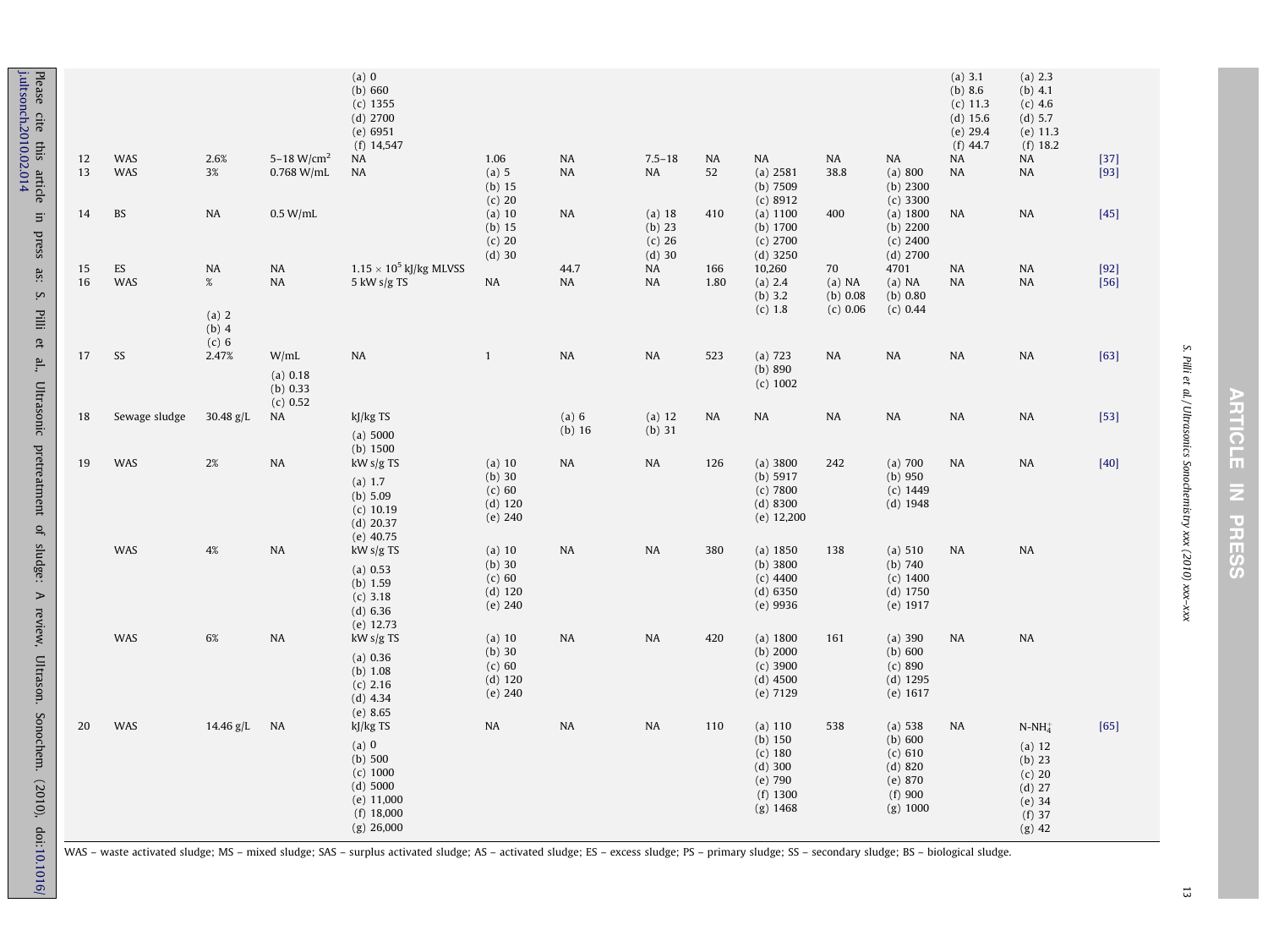degree of inactivation based on SOUR was found to decline by 60% at a specific energy of 10 kW/g TS at 2% TS content. Similar trend was observed for higher TS concentrations (4% and 6%) in the sludge [\[51\]](#page-16-0). Huan et al. [\[88\]](#page-17-0) have evaluated the relationship between the sludge microbial activity and degree of disintegration. When the sludge disintegration degree was 0–20%, microbial activity was enhanced significantly and SOUR increased by 20–40%, when the degree of disintegration was 20–40%, SOUR increased less than 20%. This indicates that some cell wall of the bacteria gets damaged prior to increase in microbial activity and when degree of disintegration reaches more than 40%, the cell lysis occurs which results in decrease of microbial activity [\[88\].](#page-17-0) An approximate relation between SOUR and degree of disintegration was evaluated by Huan et al. [\[88\]](#page-17-0), which can be expressed as  $\text{DD}_{\text{SOUR}} = -3.75 \text{DD}_{\text{COD}}^2 +$  $0.75DD_{\text{con}} + 0.21.$ 

#### 3. Effects of ultrasonication on sludge degradability and methane production in anaerobic digester

The primary aim of ultrasonication is to increase the sludge biodegradability to enhance the methane production at lower HRT in anaerobic digester. Over the decades many authors have evaluated the effect of ultrasonication parameters on the sludge degradability and increased methane production. The order of pretreatment efficiency for enhancement of methane generation is: ultrasonic lysis (20 W, 9 kHz 30 min) > thermal pretreatment by autoclave (120 °C, 30 min) > thermal pretreatment with hot water (60 °C, 30 min) > freezing (-10 C, 15 h) [\[15,106\].](#page-16-0) The intracellular biopolymers solubilisation and conversion to the lower molecular weight compounds of sludge through hydrolysis is a rate limiting step [\[4,5\],](#page-16-0) and usually the hydrolysis of complex organics is catalyzed by extracellular enzymes (such as amylases, proteinases, lipases, and nucleases) [\[74,112,113\].](#page-17-0) Ultrasonication induces cavitation, which lysis the cell walls of microbes and releases the intracellular components into the aqueous phase. Therefore, the sonication parameters affecting cavitation will affect the sludge digestion. The increased VS reduction directly translates into increased methane generation during the anaerobic digestion and less stabilized biosolids to be disposed of.

#### 3.1. Effects on sludge digestibility and methane

The effect of sonication density, sonication intensity and sonication time on sludge disintegration and increase in digestibility was evaluated by various authors. Shimizu et al. [\[6\]](#page-16-0) evaluated the effect of sonication on AD of sludge in continuous digesters and found increased biogas production rate for sonicated sludge at lower HRT. For example, at 2.5 days retention time, the digestibility improved to 60% and the gas conversion efficiency improved to 40%. The gas production rate was increased till the retention time was less than 2.5 days [\[6\]](#page-16-0). The digestion rate of WAS and the hydrolysis rate of the biopolymers released from the WAS follows the first order kinetics, with rate constants of 0.16 day $^{-1}$  and 1.2 day $^{-1}$ , respectively  $[6]$ . The conversion efficiency of WAS to CH<sub>4</sub> is greatly improved in a two phase AD process when compared with single phase AD system [\[6\]](#page-16-0).

Tiehm et al. [\[13\]](#page-16-0) evaluated the effect of AD of sludge after ultrasonication by conducting batch experiments at different HRTs of 22 days, 26 days, 12 days and 8 days. The percentage VS reduction in the AD after pretreatment was on the higher side compared to the untreated sample (at 22 days). The VS reduction in untreated sample was 45.8% and in the pre-treated sample VS reduction is 50.3% at a residence time of 22 days. The VS concentration in the effluent is always 10% less than that of the conventional AD effluent [\[13\]](#page-16-0). Ultrasonication of sludge was observed to enhance VS

reduction and biogas production in AD. For example, the biogas production for the disintegrated sludge at 22 days residence time is 36.36 L/day and at 8 days, the biogas production is 100 L/day with the volatile solids reduction of 50.3% and for the control the volatile reduction is only 45.8% at 8 days retention time. The ultrasonication of sludge increases the degradation rate of sludge, which allows for shorter retention time. For example, higher removal rate at shorter retention time, i.e., decrease of HRT from 16 days to 4 days, was observed by Nels et al. [\[48\].](#page-16-0) The degradation rate of VS at 4 days HRT increased by 30% as compared to the control.

The effect of sonication time and frequency of sonication was evaluated by Tiehm et al. [\[33\]](#page-16-0) and found that with increase in pretreatment, the VS reduction in AD digester increases gradually. For example, the VS reduction in the control sample is 21.5%, and that of 30 min sonicated sample the VS reduction increased to 27.3% in the digester, an increment of 27% compared to the control. For the sample sonicated for 150 min, the VS reduction increased to 33.7%, an increment of 56.7% compared to the control [\[33\].](#page-16-0) The percentage biogas production of the sonicated sludge increased with increase in sonication time, and the methane percentage in the biogas increased simultaneously. Compared to the control, 8.59% increment in methane content in biogas is observed at sonication time of 150 min [\[33\]](#page-16-0). Evaluating the effect of frequency, with increase in ultrasound frequency the degree of disintegration decreased and the VS degradation also reduced [\[33\].](#page-16-0)

The effect of energy input on sludge solubilisation and subsequent anaerobic digestion was evaluated by Quarmby et al. [\[60\],](#page-17-0) and observed that the biogas production in the solubilised sludge will increase by 15% in the sonicated sludge at 356 W min compared to control. Moreover, the effect of sonication on volatile fatty acids and their effect on AD were evaluated by Quarmby et al. [\[60\].](#page-17-0) The volatile fatty acids (VFAs) concentration in the digester of the control sample increased from 1100 mg/L (initial VFAs in the sludge) to 1400 mg/L on the second day. After the digestion the VFA got reduced to 86 mg/L. For the sample sonicated with 356 W min, the VFAs had been increased to 1300 mg/L after sonication and in the digester, it was increased to 1800 mg/L which was 22% more compared to the control [\[60\]](#page-17-0). The acetic acid in the digester was analysed to evaluate the activity of the methanogenic bacteria in the digester [\[60\].](#page-17-0) The increment of acetic acid of the control sample was increased from 550 mg/L to 770 mg/L, only 33%, and that in the sonicated sample with 356 W min, the increment was 80%, increased from 520 mg/L to 940 mg/L [\[60\].](#page-17-0)

The effect of sonication time on the sludge disintegration and the subsequent AD (batch test) was also evaluated by Wang et al. [\[31\]](#page-16-0). The percentage increment of methane increased gradually with increase in sonication time. For example, the methane amount increased by 12%, 31%, 64% and 69% on 11th day, corresponding to the sonication time of 10 min, 20 min, 30 min and 40 min, respectively [\[31\]](#page-16-0). Therefore, the optimum pretreatment time for enhancing the AD efficiency of WAS should be approximately 30 min [\[31\]](#page-16-0). The protein, carbohydrates and VFAs degradation followed a similar trend during AD. The concentration of these organic substances increased initially with 24 h (the protein concentration), 12 h (carbohydrates and VFAs digestion), thereafter, the concentration decreased gradually. The methane yield of the sonicated sludge is directly related to the increase in VFA (in particular acetate) concentration [\[13\].](#page-16-0) The specific methane yield decreased with increase in HRT, e.g., at 15 HRT the methane yield is 61% more compared to control whereas it was 41% higher compared to control at 25 days HRT. The increase in specific methane yield is due to increase in the net surface area of the particles and solubilisation of complex organic matter. The effect of ultrasonic density (0.2 W/mL) on methane production of the excess sludge has been evaluated [\[97\].](#page-17-0) The observed methane production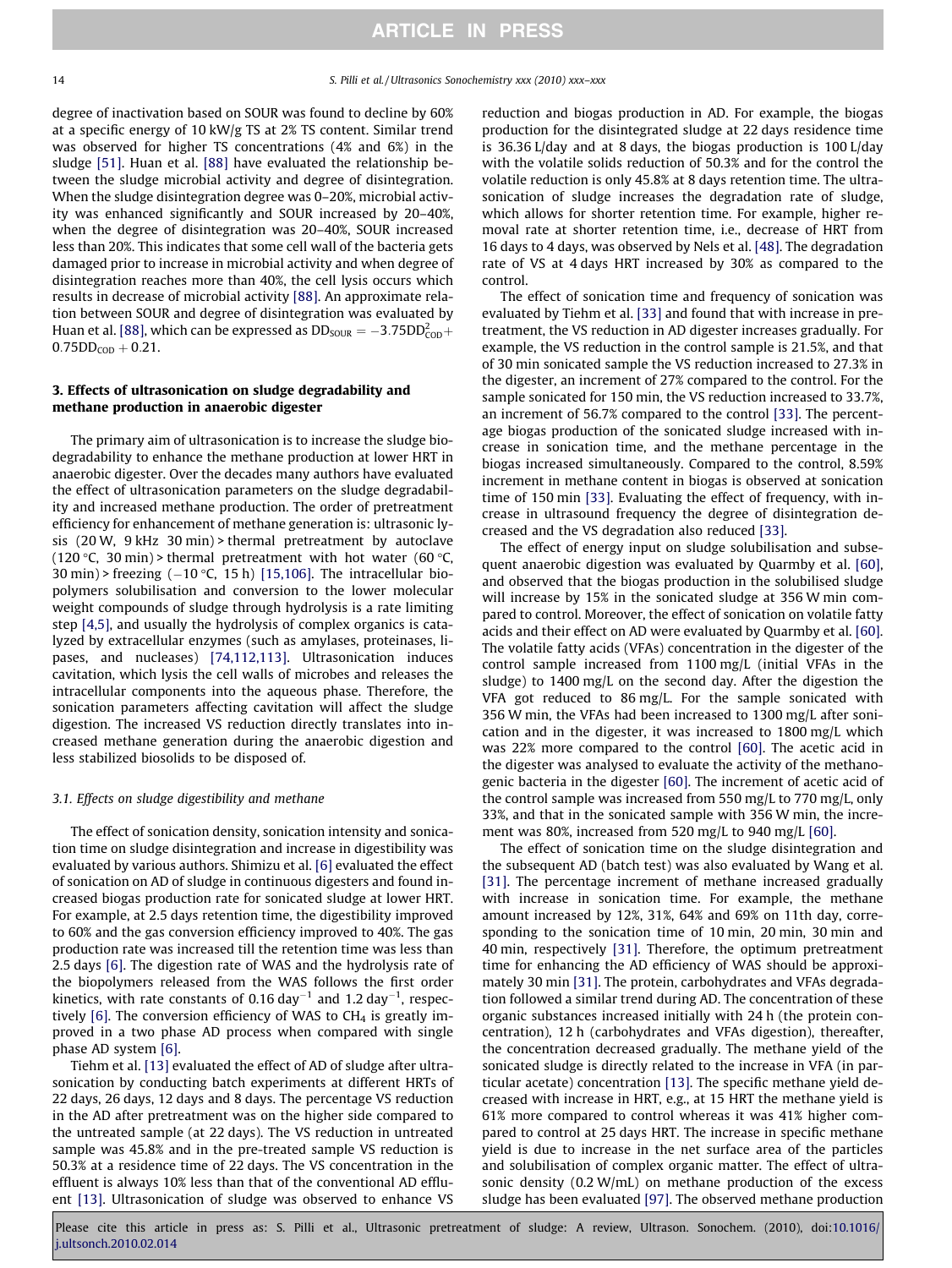in the sonicated sludge was 8–17 times more than that of the control sample during 19 days assays. The methane production per kg of SCOD in the sample was same for 2.5 min and 10 min sonication samples, suggesting that SCOD in these samples was equally degradable despite differences in its quantities. The methane production in the anaerobic batch studies of the treated sludge (0.3 W/ mL, 30 min) is 10–20% more compared to untreated sludge [\[97\]](#page-17-0).

The effect of specific energy input on biogas production is evaluated by Bougrier et al. [\[47\].](#page-16-0) The biogas production increased with increase in specific energy input. For example, the biogas production for untreated sample is 20.5 mL and for the sonicated sludge, the biogas has increased to 23 mL, 25.6 mL, 25.7 mL, 31.2 mL and 32.8 mL at the specific energy of 660 kJ/kg, 1350 kJ/kg, 2700 kJ/ kg, 6950 kJ/kg and 14,547 kJ/kg TS, respectively. However, at higher energies the biogas production was almost the same, and for 7000 kJ/kg and 15,000 kJ/kg TS the biogas production was same. For untreated sample about 97% of biogas is produced from the particulate matter, whereas for sonicated sludge  $(E_s = 7000 \text{ kJ/kg})$ TS) the biogas produced from the particulate matter was 60% only [\[47\].](#page-16-0) The total amount of biogas increased because solids contained in the particulate part of the sludge were made soluble by ultrasonication, which are more available in the soluble fraction for the bacteria.

The effect of feed/inoculum ratio on anaerobic digestion of the sonicated sludge is evaluated by Braguglia et al. [\[114\]](#page-17-0). The biogas production rate increases with increasing the food/inoculum  $(F/I)$ ratio. For example, a maximum gain of 25% (biogas) was observed when the F/I ratio is 0.5 [\[114\].](#page-17-0) The ultrasonication pretreatment considerably enhanced the hydrolysis reaction rate constant from 0.06–0.17 day $^{-1}$  (untreated) to 0.13–0.23 day $^{-1}$  (sonicated) [\[114\].](#page-17-0) The changes in the sludge characteristics have direct relation with methane production, i.e., the rate of methane production is directly proportional to the net rate of particle size solubilisation in an anaerobic digestion [\[56\].](#page-17-0)

The effect of sonication on hydrolysis, acidogenesis and methanogenesis and their relation was evaluated by Mao and Show [\[73\].](#page-17-0) The sonication appeared to be ineffective in relation to acidogenesis reaction rates (almost constant), but it provided a better buffering capacity to diminish the adverse effect of acidification [\[73\].](#page-17-0) The hydrolysis rate was enhanced by 19–75% for digesters fed with sonicated sludge at different sonication densities (0.18–0.52 W/mL) [\[73\]](#page-17-0). Therefore, the promoted biochemical reactions by sonication treatment during hydrolysis and acidogenesis was mainly attributed to the accelerated hydrolysis of complex organics, but not so much to the acidogenesis of soluble organics. The digesters fed with sonicated sludge were able to provide an amenable environment in enhancing hydrolysis of complex organics (leading to improved subsequent hydrolysis limitation) and in promoting methanogenic biomass growth, there by facilitating the initial methanogenesis limitation.

#### 3.2. Full-scale application

Ultrasonication of sludge in enhancing COD reduction in the AD are limited to for full-scale application due to its scale-up from small scale experimental studies. Sonic Ltd., has developed a fullscale ultrasound system capable of enhancing the AD. The fullscale trials and full-scale installation around the world were done using Sonix™ (is a new technology utilizing high-powered, concentrated ultrasound for conditioning sludges). Avounmouth, Wessex water, UK, have installed an ultrasound system for treating the domestic and industrial mixed sludge (i.e., population equivalent of 1,200,000). The TS and VS reduction of the untreated sludge in the digesters was 40% and 50%, respectively, and that of sonicated sludge was 60% and 70%, respectively [\[25\]](#page-16-0). Similarly, Sonix™ system was installed in many plants in UK, US and Australia. Observed biogas production rate in these installations increased by 40–50% (approximately) compared with control, and the approximate VS reduction rate increased by 30–50% [\[25\].](#page-16-0) The effects of ultrasonication on the increment in the sludge digestibility evaluated by different authors have been summarized in [Table 5.](#page-15-0)

Barber [\[11\]](#page-16-0) has presented the details of full-scale part-stream ultrasound plants (Germany, Austria, Switzerland, Italy, and Japan), where the biogas increased by 20–50% (volume/kg fed), VS reduction improved by 20–50%, and dewatering of the sludge was improved by 3–7%. In a typical full-scale installation, the biogas production rate, VS reduction rate, and dewatering was increased by 22%, 22%, and 5–7%, respectively [\[11\].](#page-16-0) The energy and mass balance over a typical digester (1200 m<sup>3</sup>, HRT – 20 days, sludge temperature 15 °C, and flow rate 200  $\mathrm{m}^3/\mathrm{day}$  at 5% DS) installed with ultrasound of 2.5 W/m<sup>2</sup>/K, operating at temperature 35 °C revealed that energy produced is more than energy consumed, i.e., 1 kW of ultrasound used will generate 7 kW of electrical energy after losses [\[11\]](#page-16-0). Xie et al. [\[115\]](#page-17-0) evaluated that full-scale installation of ultrasound ('V' shape reactor volume 3.5 L, 20 kHz, 6 kW, housing five donut shaped horns stacked one over the other at a spacing of 5 cm each) for treating mixed sludge (primary and secondary sludge). In the above installation about 15–58% increase in biogas production was observed under strictly controlled conditions, with an average of 45%. Evaluating the energy balance showed that the average ratio of the net energy gain (NEG) to electric energy consumed by the ultrasound device in the operation was 2.5 (assumed every cubic meter of the methane gas generate 2.2 kW h).

#### 4. Future perspectives

Ultrasonication of sludge has significant effects on physical, chemical and biological properties of sludge. Evaluation of physical, chemical and biological parameters will give the efficiency of ultrasonication (or disintegration of sludge by ultrasonication). The physical parameters like, particle size, turbidity, and dewaterability of sludge effected by ultrasonication and the ultrasonication parameters. The particle size of the sludge decreases with increase in ultrasonication but beyond a certain point, ultrasonication will increase the particle size due to re-flocculation. The particle size reduction varies with change in sludge characteristics and sonication parameters; therefore, the optimum ultrasonication parameters and sludge characteristics should be evaluated for each case. This can be done by mass and energy balance of the full system.

The chemical parameter evaluation is the more quantitative, and in real application, the chemical parameters (SCOD, protein concentration, ammonia concentration, VS concentration, etc.) plays a major role in evaluating the efficiency of the ultrasonication. The SCOD, protein, and ammonia concentration of the sludge increase with an increase in ultrasonication, and further increase in sonication has very little effect on these solubilisation parameters. Using high ultrasonic power with short time is as effective as low ultrasonic power with long retention time. For non-homogeneous sludge, high power and short retention and for homogenous sludge, high sonication time with low power will be more effective.

The ultrasonication of sludge is one of the emerging technologies for the sludge pretreatment to increase the biodegradability, but still extensive research on optimizing the methane yield (i.e., the net energy yield is more than energy input) is required for the full-scale application. There are more than 50 publications available, yet there is no generalised method to evaluate the efficiency of the pretreatment process. Various authors have expressed the effect of sonication parameters in different units and method of evaluation has to be standardised to compare the results of various authors. Since the cavitation is the basic phenomena of ultrasonication, the factors influencing cavitation will have a sig-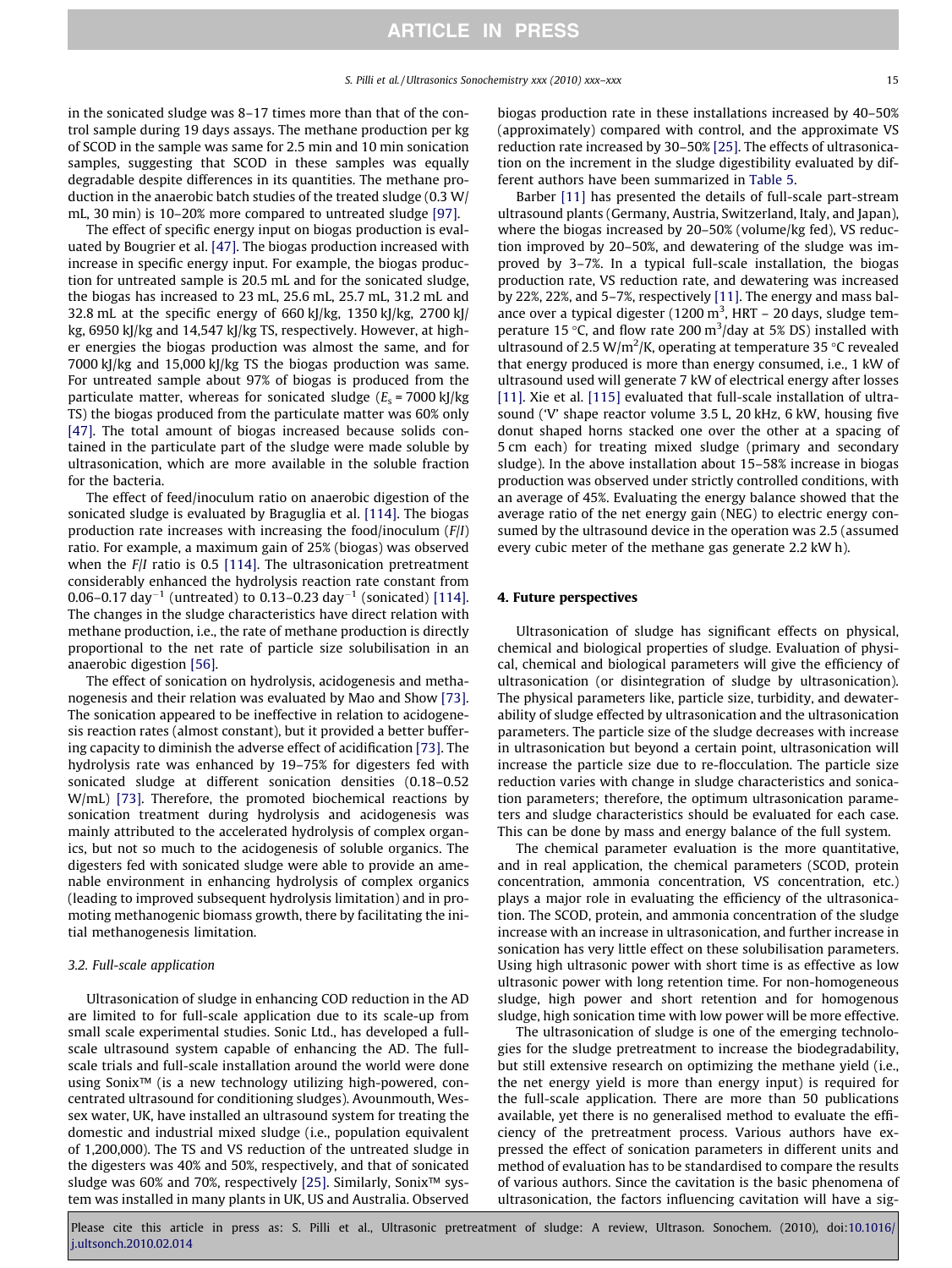#### <span id="page-15-0"></span>16 S. Pilli et al. / Ultrasonics Sonochemistry xxx (2010) xxx–xxx

#### Table 5

Increment in the sludge digestibility.

| No.                            | Type of                    |                  | Sonication parameters                                                        |                                              |                                          | SRT (days)                    | % increment with respect to control               |                                                                  |                                          |                                              | Reference      |
|--------------------------------|----------------------------|------------------|------------------------------------------------------------------------------|----------------------------------------------|------------------------------------------|-------------------------------|---------------------------------------------------|------------------------------------------------------------------|------------------------------------------|----------------------------------------------|----------------|
|                                | sludge                     | Power<br>(kW)    | Specific<br>energy                                                           | Sonication<br>time (min)                     | Sonication<br>density or<br>intensity    |                               | VS reduction                                      | <b>Biogas</b><br>production                                      | Methane<br>yield                         | Methane<br>content                           |                |
| $\mathbf{1}$<br>$\overline{2}$ | Mixed sludge<br><b>WAS</b> | 3.6<br><b>NA</b> | <b>NA</b><br><b>Batch studies</b>                                            | 1.6                                          | <b>NA</b><br>W min                       | 22<br>NA                      | 9.8<br>NA                                         | NA<br>(a) 11.5<br>$(b)$ 15                                       | NA<br>NA                                 | <b>NA</b><br><b>NA</b>                       | $[13]$<br>[60] |
|                                |                            |                  | Pilot plant studies                                                          |                                              | (a) 111<br>(b) 356<br>W min              | (a) 7.3                       | NA                                                | NA                                                               | <b>NA</b>                                | (a) 1.01                                     |                |
|                                |                            |                  |                                                                              |                                              |                                          | (b) 1.37                      |                                                   |                                                                  |                                          | (b) 2.60                                     |                |
| 3                              | WAS                        | 0.2              | NA                                                                           | (a) 10<br>$(b)$ 20<br>$(c)$ 30<br>$(d)$ 40   | NA                                       | 11                            | NA                                                | <b>NA</b>                                                        | (a) 12<br>$(b)$ 31<br>(c) 64<br>$(d)$ 69 | <b>NA</b>                                    | $[31]$         |
| $\overline{4}$                 | SAS                        | 9                | NA                                                                           | $\mathbf{1}$                                 | <b>NA</b>                                | 19                            | NA                                                | NA                                                               | 47                                       | $5 - 10$                                     | $[110]$        |
|                                | Primary sludge             | <b>NA</b>        | NA                                                                           | NA                                           | <b>NA</b>                                | $(a)$ 15<br>$(b)$ 25          | NA                                                | NA                                                               | (a) 61<br>$(b)$ 41                       | <b>NA</b>                                    |                |
| 5                              | <b>WAS</b>                 | <b>NA</b>        | <b>NA</b>                                                                    | (a) 7.5<br>$(b)$ 30<br>$(c)$ 60<br>$(d)$ 150 | NA                                       | 8                             | (a) 5.58<br>(b) 26.97<br>$(c)$ 46.04<br>(d) 56.74 | $(a) -4.7$<br>(b) 15.7<br>$(c)$ 30.7<br>$(d)$ 41.64              | NA                                       | (a) 1.14<br>$(b)$ 4.93<br>(c) 7.2<br>(d) 8.6 | $[33]$         |
| 6                              | WAS                        | 0.047            | 3.4-5 $k$ J/g VS                                                             | 1.5                                          | <b>NA</b>                                | (a) 8<br>$(b)$ 10<br>$(c)$ 12 | $(a) -3.25$<br>$(b) -8.60$<br>$(c)$ 0.00          | NA                                                               | <b>NA</b>                                | (a) 0.58<br>$(b)$ 23<br>$(c) -0.129$         | [116]          |
| $\overline{7}$                 | <b>WAS</b>                 | <b>NA</b>        | NA                                                                           | 120                                          | NA                                       | $\overline{7}$                | 89.75                                             | 20.67                                                            | 19.94                                    | <b>NA</b>                                    | [111]          |
| 8                              | Excess sludge              | Methane          | (a) 2.5<br>$(b)$ 10<br>production assays                                     |                                              | 0.2 W/mL                                 | 19                            | NA                                                | NA                                                               | $(a)$ 8.5 times<br>$(b)$ 17 times        | <b>NA</b>                                    | $[94]$         |
|                                |                            | AD               |                                                                              | 30                                           | 0.3 W/mL                                 | 19                            |                                                   |                                                                  | $10 - 20$                                |                                              |                |
| $9\,$                          | <b>WAS</b>                 | 0.025            | kJ/kg TSs<br>(a) 660<br>(b) 1350<br>$(c)$ 2700<br>$(d)$ 6950<br>$(e)$ 14,547 | NA                                           | <b>NA</b>                                | <b>NA</b>                     | NA                                                | (a) 12.9<br>(b) 24.87<br>$(c)$ 25.36<br>$(d)$ 52.19<br>(e) 60.00 | NA                                       | <b>NA</b>                                    | $[36]$         |
| 10                             | <b>WAS</b>                 | 3.6              | NA                                                                           | 1.6                                          | 5-18 W/cm <sup>2</sup>                   | $(a)$ 18<br>(b) 8             | (a) 31.2<br>$(b)$ 41.1                            | (a) 13.6<br>$(b)$ 22                                             | NA                                       | <b>NA</b>                                    | $[37]$         |
| 11                             | SS                         | 1.5              | NA                                                                           | $\mathbf{1}$                                 | W/mL<br>(a) 0.18<br>(b) 0.33<br>(c) 0.52 | $\overline{4}$                | (a) 14.86<br>$(b)$ 22.97<br>$(c)$ 25.67           | (a) 148<br>$(b)$ 205.7<br>(c) 102                                |                                          | (a) 3.02<br>$(b)$ 10.9<br>$(c)$ 12.5         | $[74]$         |
| 12                             | WAS                        | <b>NA</b>        | NA                                                                           | 1.5                                          | 10 W/cm <sup>2</sup>                     | $(a)$ 16<br>(b) 8             | (a) 30<br>(b) $40.2$                              | $(a)$ 10.5<br>(b) 16.1                                           | NA                                       | <b>NA</b>                                    | $[91]$         |

nificant effect on the ultrasonication. There is a need to evaluate the predominance of each factor (acoustic cavitation, agitation, and local heating) during the ultrasonication and their effect on degree of disintegration. The authors have evaluated the effect of ultrasonic disintegration efficiency based on the COD solubilisation and degree of disintegration, but still there is no clear picture about the effect of COD solubilisation and the specific energy input, ultrasonication density and the sonication. Also, there is a need to evaluate the correlation between these parameters. Researchers have evaluated the effect of sonication based on the VS reduction and increase in the biogas production; still uncertainties exist in judging the efficiency. Increase in viscosity of the sludge due to ultrasonication and the effect of viscosity on the performance of AD has to be evaluated.

The effect of transient cavitation (occurs when ultrasonic intensity is equal to 10 W/cm<sup>2</sup>) and stable cavitation (non-inertial cavitation; occurs when ultrasonication intensity is between  $1 \text{ W/cm}^2$ and 3  $W/cm<sup>2</sup>$ ) on biodegradability of sludge and increase in methane content needs to be explored further before its successful implementation. The major disadvantage of AD is an increase in alkalinity, and therefore the release of calcium and magnesium ions during ultrasonication has a significant effect. The correlation between the amount of calcium ion and magnesium released from the sludge flocs during the sonication and their effect on AD is required for estimating the efficiency of the AD. The effects of biopolymers addition on sonication and AD has to be evaluated along with correlation with the sludge digestibility. It is also important to establish to what extent ultrasound treatment could influence each of the degradation steps for digester control and performance improvement. The sludge pH has significant effect on the disintegration efficiency; therefore, the effect of sludge pH on sludge disintegration and the AD needs to be documented. The correlation between the sludge pH and the sonication parameters and AD efficiency is necessary in full-scale application. A standard method for evaluating the efficiency of any pretreatment process is by evaluating the net energy balance and calculating the net carbon saving.

### 5. Conclusion

The pretreatment of the sludge by ultrasonication has a significant effect on the sludge biodegradability during the anaerobic digestion that increases biogas generation as well as percentage of methane in the biogas. Both laboratory-scale and full-scale experiments have shown a great increment in sludge reduction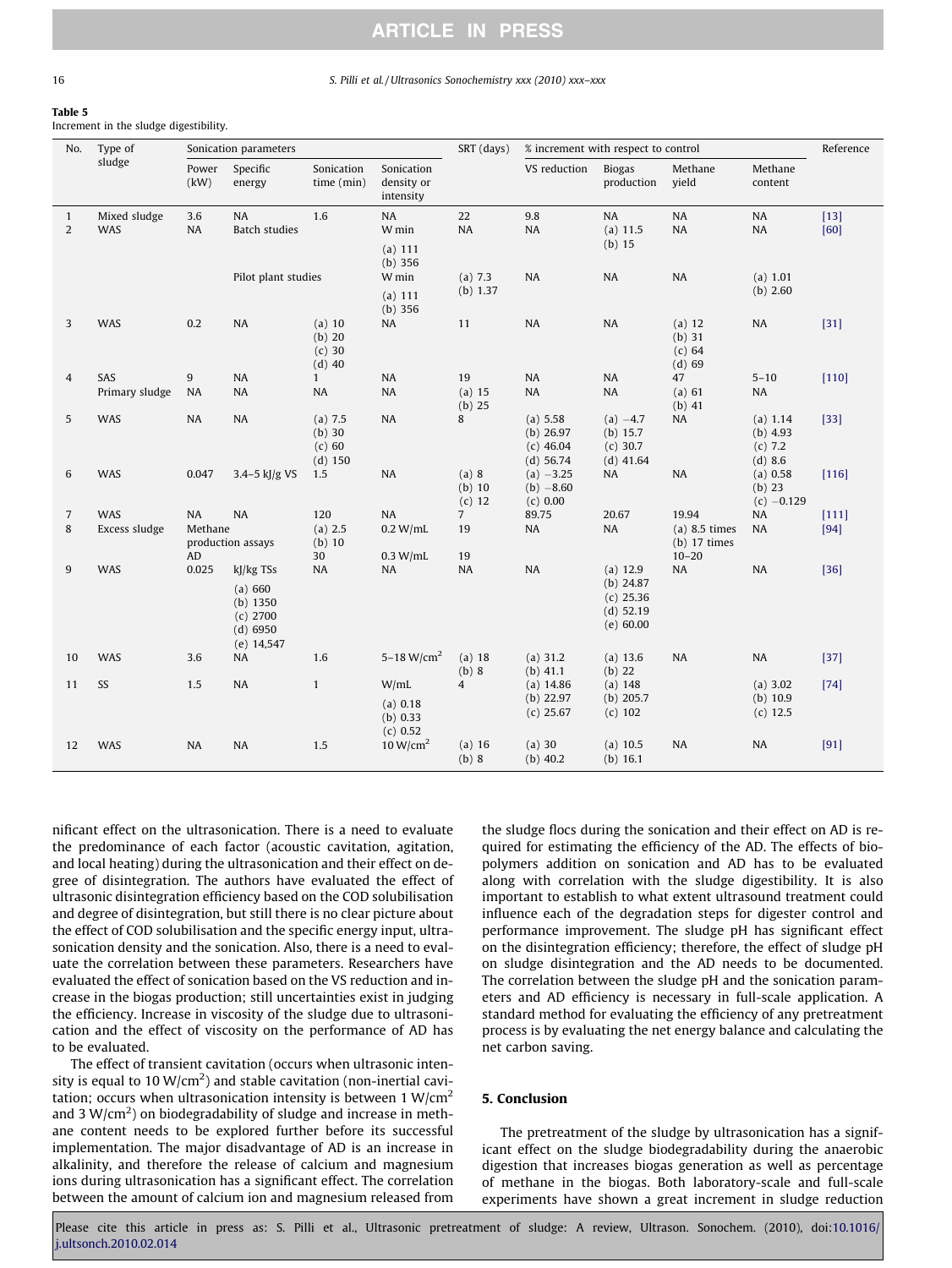S. Pilli et al. / Ultrasonics Sonochemistry xxx (2010) xxx–xxx 17

<span id="page-16-0"></span>and biogas production of the sonicated sludge in the AD. Almost 31% reduction in sludge cake can be achieved in full-scale application and also it will increase the dewaterability of sludge. The ultrasonication of sludge accelerates the conversion of complex organics into degradable substrate and it also promotes the growth of the methane-producing bacteria. The opinion of many researchers is that the effect of ultrasonic density is supposed to be more vital than the sonication time. The studies with the kinetic model have concluded that the effect of parameters is in the order of pH > sludge concentration > ultrasonication intensity > ultrasonic density. Mass and energy balance on full-scale studies showed that 1 kW of ultrasonic energy used generates about 7 kW of electrical energy after losses. Thus, higher amount of capital and operating cost can be overcome with significant reduction in the size of digesters and operating at lower HRT, which will give a significant boost to sludge management at wastewater treatment plants.

The rate of biogas production is directly proportional to the net rate of solubilisation. With increase in COD solubilisation, methane production will increase. Also, this will decrease the required HRT in the reactor, and thereby reducing the overall size of the reactor significantly. Volatile solids reduction increases with increases in ultrasonication, which will increase the degradation efficiency of the sludge in AD. Optimization of operating parameters, based upon net mass and energy balance, is of utmost important to justify the feasibility of full-scale application.

#### Acknowledgements

The authors are sincerely thankful to the Natural Sciences and Engineering Research Council of Canada (NSERC) (Grants A4984, Canada Research Chair) for financial support. The views or opinions expressed in this article are those of the authors and should not be construed as opinions of USEPA.

#### References

- [1] A. Canales, A. Pareilleux, J.L. Rols, C. Goma, A. Huyard, Decreased sludge production strategy for domestic wastewater treatment, Water Sci. Technol. 30 (1994) 96–106.
- [2] Canada National Inventory Report, Greenhouse Gas Sources and Sinks in Canada, 1990–2006, [<www.ec.gc.ca/ghg>.](http://www.ec.gc.ca/ghg)
- S. Renzetti, Canadian Agricultural Water Use and Management. The Economics of Natural and Human Resources in Agriculture, Springer, Amsterdam, 2005.
- [4] J.A. Eastman, J.F. Ferguson, Solubilization of particulate organic carbon during the acid phase of anaerobic digestion, J. Water Pollut. Control. Fed. 53 (1981) 352–366.
- W. Gujer, A.J.B. Zehnder, Conversion processes in anaerobic digestion, Water Sci. Technol. 12 (1983) 127–167.
- [6] T. Shimizu, K. Kudo, Y. Nasu, Anaerobic waste-activated sludge digestion a bioconversion mechanism and kinetic model, Biotechnol. Bioeng. 41 (1993) 1082–1091.
- [7] S.G. Pavlostathis, J.M. Gosset, A kinetic model for anaerobic digestion of biological sludge, Biotechnol. Bioeng. 27 (1986) 1519–1530.
- [8] S.G. Pavlostathis, E. Giraldo-Gomez, Kinetics of anaerobic treatment a review, Crit. Rev. Environ. Sci. Technol. 21 (1991) 411–490.
- [9] S.K. Khanal, D. Grewell, S. Sung, J. Van Leeuwen, Ultrasound applications in wastewater sludge pretreatment: a review, Crit. Rev. Environ. Sci. Technol. 37 (2007) 277–313.
- [10] M.P.J. Weemaes, W.H. Verstraete, Evaluation of current wet sludge disintegration techniques, J. Chem. Technol. Biotechnol. 73 (1998) 83–92.
- [11] W.P. Barber, The effects of ultrasound on sludge digestion, J. Chart. Inst. Water Environ. Manage. 19 (2005) 2–7.
- [12] T. Mao, S.Y. Hong, K.Y. Show, J.H. Tay, D.J. Lee, A comparison of ultrasound treatment on primary and secondary sludges, Water Sci. Technol. 50 (2004) 91–97.
- [13] A. Tiehm, K. Nickel, U. Neis, The use of ultrasound to accelerate the anaerobic digestion of sewage sludge, Water Sci. Technol. 36 (1997) 121–128.
- [14] T.I. Onyeche, O. Schlafer, H. Bormann, C. Schroder, M. Sievers, Ultrasonic cell disruption of stabilised sludge with subsequent anaerobic digestion, Ultrasonics 40 (2002) 31–35.
- Q.H. Wang, J.C. Chen, K. Kakimoto, H.I. Ogawa, Y. Kato, Pretreatment of waste activated sludge results in enhancement of its anaerobic digestion efficiency, J. Soc. Water Environ. (Jpn.) 19 (1995) 875–882.
- [16] D.E. Hughes, W.L. Nyborg, Cell disruption by ultrasound, Science 138 (1962) 108–113.
- [17] H. Alliger, Ultrasonic disruption, Am. Lab. 10 (1975) 75–85.
- [18] T.J. Mason, J.P. Lorimer, Applied Sonochemistry. The Uses of Power Ultrasound in Chemistry and Processing, Wiley-VCH, 2002.
- C.S. Hall, C.L. Dent, M.J. Scott, S.A. Wickline, High-frequency ultrasound detection of the temporal evolution of protein cross linking in myocardial tissue, IEEE Trans. Ultrason. Ferroelectr. Freq. Control. 47 (2000) 1051–1058.
- [20] G. Ruecroft, D. Hipkiss, T. Ly, N. Maxted, P.W. Cains, Sonocrystallization: the use of ultrasound for improved industrial crystallization, Org. Process Res. Dev. 9 (2005) 923–932.
- [21] D.R. Raichel, The Science and Applications of Acoustics, second ed., Springer, 2000. ISBN.
- [22] H. Kapucu, N. Gulsoy, U. Mehmetoglu, Disruption and protein released kinetics by ultrasonication of Acetobacter peroxydan cells, Biochem. Eng. J. 5 (2000) 57–62.
- [23] R.C. Sanders, B. McNeil, H.J. Finberg, S.J. Hessel, S.S. Siegelman, D.F. Adams, P.O. Alderson, H.L. Abrams, A prospective study of computed tomography and ultrasound in the detection and staging of pelvic masses, Radiology 146 (1983) 439–442.
- [24] S.T.L. Harrison, Bacterial cell disruption: a key unit operation in the recovery of intracellular products, Biotechnol. Adv. 9 (1991) 217–240.
- [25] F. Hogan, S. Mormede, P. Clark, M. Crane, Ultrasonic sludge treatment for enhanced anaerobic digestion, Water Sci. Technol. 50 (2004) 25–32.
- [26] C.B. Scruby, L.E. Drain, Laser Ultrasonics: Techniques and Applications, Adam Hilger, 1990.
- [27] D. Salerno, J. Zanetti, M. Mooney, Seismocardiography for detection of coronary artery occlusion during coronary angioplasty: a preliminary report, J. Am. Coll. Cardiol. 13 (1989) 43A.
- [28] K.S. Suslick, Sonochemistry, Science 247 (1990) 1439–1445.
- [29] E.B. Flint, K.S. Suslick, The temperature of cavitation, Science 253 (1991) 1397–1399.
- [30] C. Petrier, Y. Jiang, M. Lamy, Ultrasound and environment: sonochemical destruction of chloromatic derivatives, Environ. Sci. Technol. 32 (1998) 1316– 1318.
- [31] Q. Wang, M. Kuninobu, K. Kakimoto, H.I. Ogawa, Y. Kato, Upgrading of anaerobic digestion of waste activated sludge by ultrasonic pretreatment, Bioresour. Technol. 68 (1999) 309–313.
- [32] J.A. Muller, Prospects and problems of sludge pre-treatment process, Water Sci. Technol. 44 (2001) 121–128.
- [33] A. Tiehm, K. Nickel, M.M. Zellhorn, U. Neis, Ultrasound waste activated sludge disintegration for improving anaerobic stabilization, Water Res. 35 (2001) 2003–2009.
- [34] P.R. Gogate, A.M. Kabadi, A review of applications of cavitation in biochemical engineering/biotechnology, Biochem. Eng. 44 (2009) 60–72.
- [35] L.H. Thompson, L.K. Doraiswamy, Sonochemistry: science and engineering, Ind. Eng. Chem. Res. 38 (1999) 1215–1249.
- [36] Y.T. Shah, A.B. Pandit, V.S. Moholkar, Cavitation Reaction Engineering, Kluwer Academic/Plenum Publishers, New York, 1999.
- [37] M.D.L.D. Castro, F.R.P. Capote, Analytical Application of Ultrasound, Elsevier, 2007. ISBN.
- [38] V.S. Moholkar, I.Z. Shirgaonkar, A.B. Pandit, Cavitation and sonochemistry in the eyes of a chemical engineer, Indian Chem. Eng. 38 (1996) 81–93.
- [39] J.P. Lorimer, T.J. Mason, Sonochemistry: part 1 the physical aspects, Chem. Soc. Rev. 16 (1987) 239–274.
- [40] A.D. Visscher, H.A. Langenhove, Sonochemistry of organic compounds in homogeneous aqueous oxidising systems, Ultrason. Sonochem. 5 (1998) 87– 92.
- [41] K.Y. Show, T. Mao, D.J. Lee, Optimization of sludge disruption by sonication, Water Res. 41 (2007) 4741–4747.
- [42] T.G. Leighton, Bubble population phenomena in acoustic cavitation, Ultrason. Sonochem. 2 (1995) S123–S135.
- [43] O.V. Abramov, High-Intensity Ultrasonics: Theory and Industrial Applications, Golden and Breach Science Publishers, Amesterdam, Netherlands, 1998. pp. 80–82.
- [44] A. Clark, Magnetostrictive Transducer, US Patent, 1979, 4158368.
- [45] Y. Chisti, Sonobioreactors: using ultrasound for enhanced microbial productivity, Trends Biotechnol. 21 (2003) 89–93.
- [46] X. Feng, H.Y. Lei, J.C. Deng, Q. Yu, H.L. Li, Physical and chemical characteristics of waste activated sludge treated ultrasonically, Chem. Eng. Process. 48 (2009) 187–194 (Process Intensification).
- C. Bougrier, H. Carrere, J.P. Delgenes, Solubilization of waste-activated sludge by ultrasound treatment, Chem. Eng. J. 106 (2005) 163–169.
- [48] U. Nels, K. Nickel, A. Tiehm, Enhancement of anaerobic sludge digestion by ultrasonic disintegration, Water Sci. Technol. 42 (2000) 73–80.
- [49] F. Wang, Y. Wang, M. Ji, Mechanisms and kinetic models for ultrasonic waste activated sludge disintegration, J. Hazard. Mater. 123 (2005) 145–150.
- [50] H. Kuttruff, Ultrasonic Fundamentals and Applications, Elsevier Science, Oxford, 1991.
- [51] B. Akin, Waste activated sludge disintegration in an ultrasonic batch reactor, Clean – Soil, Air, Water 36 (2008) 360–365.
- [52] P. Riesz, D. Berdahl, L. Christman, Free radical generation by ultrasound in aqueous and nonaqueous solutions, Environ. Health Perspect. 64 (1985) 233– 252.
- [53] E.J. Hart, Isotopic exchange in the sonolysis of aqueous solutions containing 14,14N2 and 15,15N2, J. Phys. Chem. 90 (1986) 5989–5991.
- [54] E.J. Hart, A. Henglein, Sonolytic decomposition of nitrous oxide in aqueous solutions, J. Phys. Chem. 90 (1986) 5992–5995.